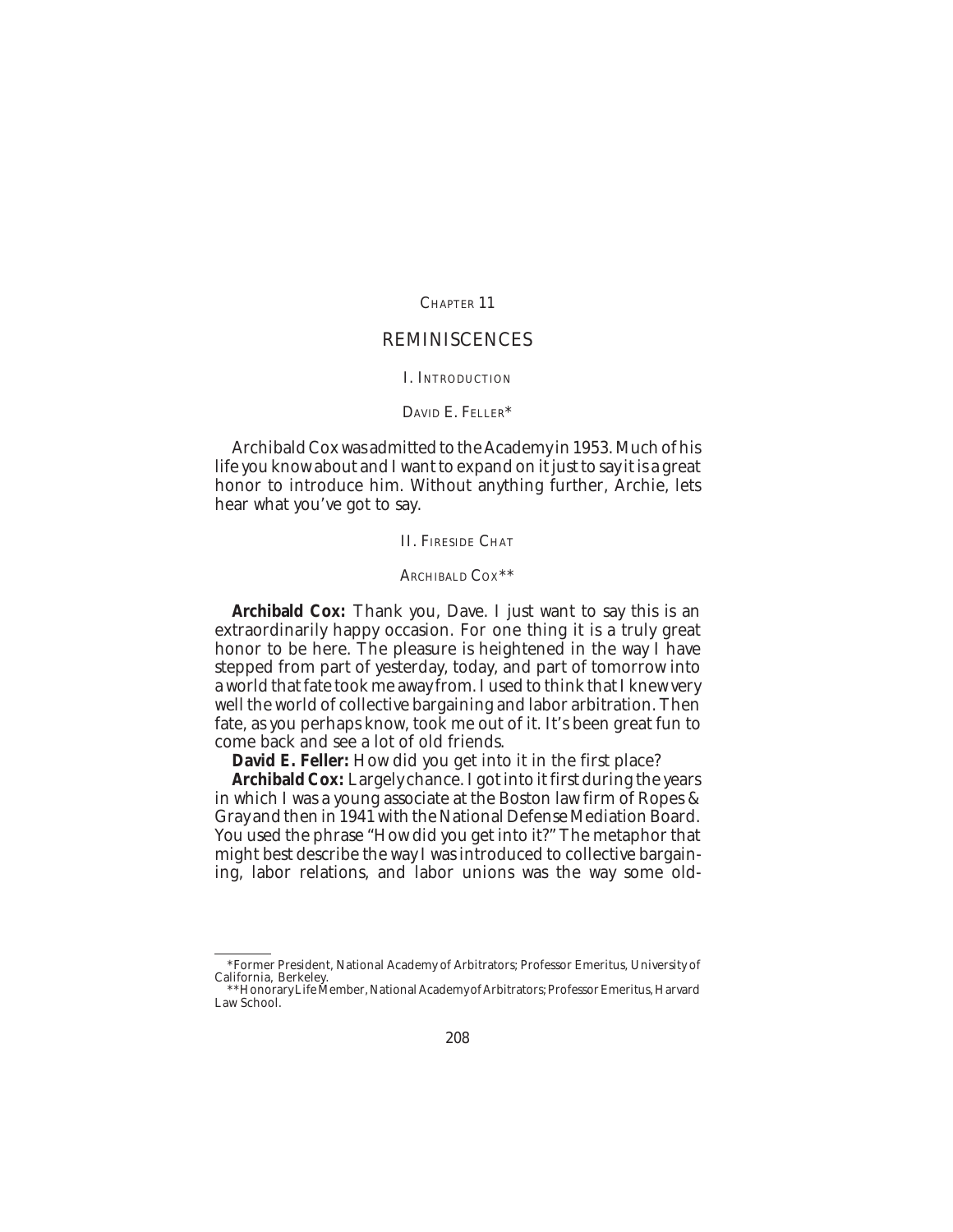fashioned families used to teach their children to swim: "Well, he's 4 years old. That's old enough. Throw him in the water. He'll find out how to swim."

That's very much what happened in those days in the New England area where there had always been unions but they were not very strong, and they were particularly weaker during much of the 1920s. Although there had been some organization in the textile mills, they were largely unorganized at that time. For some reason, I was concerned with litigation, and the labor matters fell to the litigators. Partly, I suppose because a good number of them involved the National Labor Relations Board (NLRB). Partly because in the old days labor law meant getting an injunction. In any event that's the way it happened and we pretty much just crawled into the water and learned to swim.

I remember an occasion in the 1970s when I went down to Fall River to sit as an arbitrator in a case involving some of the Fall River-New Bedford textile workers and the mills that were left. I was greeted by the older people in the room where the hearing was to be held, "Here comes the man who brought in the CIO [Congress of Industrial Organizations]."

Mind you, I was with employers who had nothing to do with the labor unions themselves. But what had happened was there was some union activity taking place in some of the mills, and suddenly one day management woke up and found it had a work stoppage on its hands. It didn't have any demands. I didn't know who'd called it, but there it was, so what do you do? You get your lawyers. What do the lawyers do? Well, you send one of the young associates to do something or other. And I was sent down to Fall River. The only thing I knew was that the president of the company chiefly affected, I think it was American Thread, was convinced that the mills had to be organized. And if they were going to be organized, it would have to be an industrial union—the textile workers that Emil Reive was then the president of. He didn't want any part of AFL [American Federation of Labor] craft unions because he'd had 12 of them in the past and each bargained separately.

So I took myself down to Fall River. After nosing around for most of the day, I got word that in the morning, if I would be in a certain hotel room, I'd meet someone who would tell me what was going on. So I went there (I've reached the age where names escape me) but they were the chief local people for the TWUA [Textile Workers Union of America]. Since I'd been told they were going to be organized, they wanted the TWUA.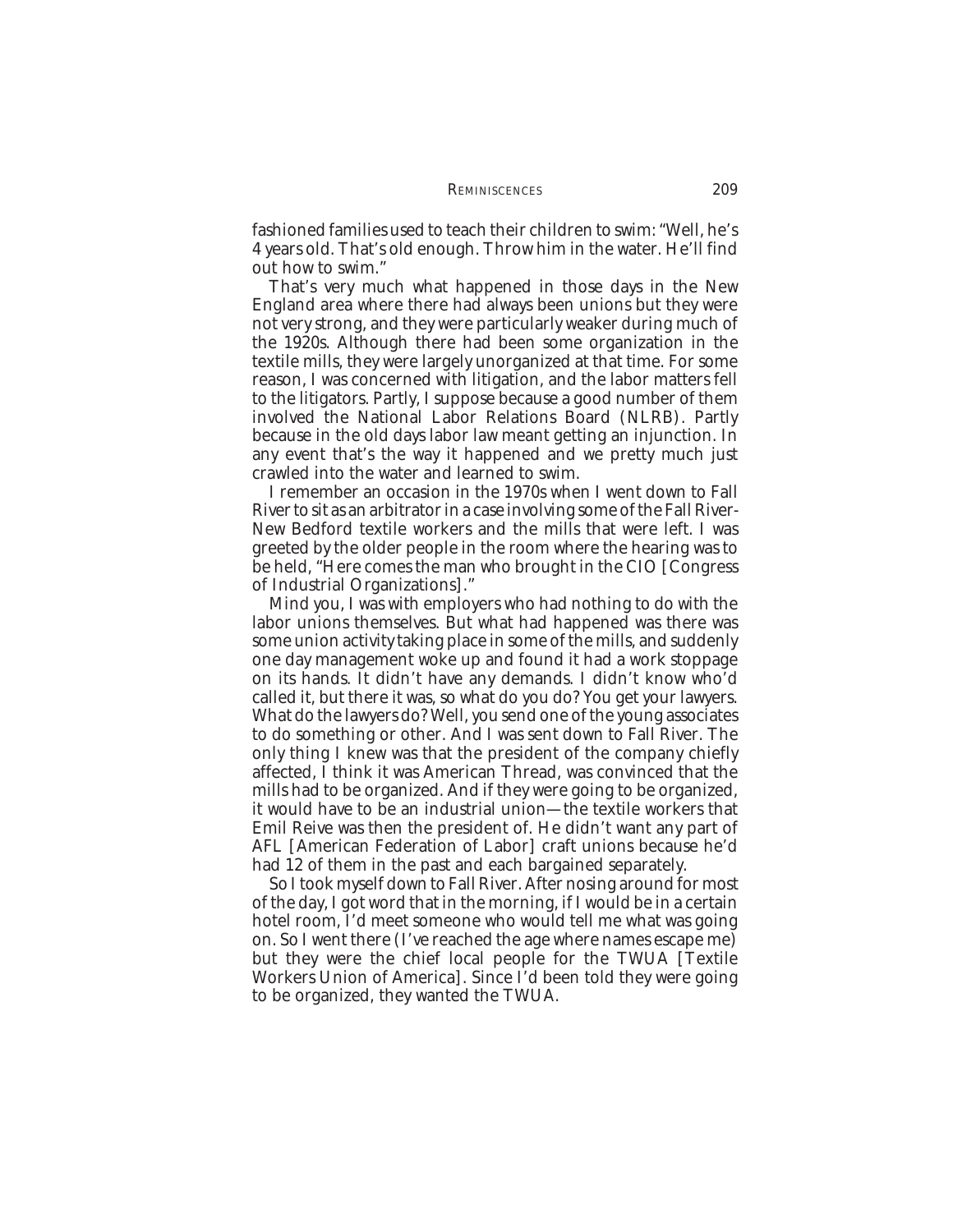I worked out a "for members only" contract. The union clearly didn't have a majority but they had enough to grant them recognition in a members-only contract. Armed with that, during the next few months, they proceeded to organize all the mills. I wouldn't say that was the first thing I was given, but that illustrates the way you learn to swim. That was true of negotiations and dealing with the NLRB across the board.

But by June of 1941, in the United States, if you remember or you've read, the defense effort was a major matter and strikes in the defense industry were a major matter. The president created the National Defense Mediation Board. In New England a lot of us were wholly committed to this cause. Britain and other Western Allies thought we ought to be in the war. My younger brother, for example, had graduated from college that June, and had enlisted in the British army with a number of his friends.

Charlie Wyzanski, who was at Ropes & Gray then, brought a number of clients just for labor work because he had made a great reputation out of his oral argument in a case. He argued the *A.P.*<sup>1</sup> case the same time as the*Jones & Laughlin<sup>2</sup>* case on the constitutionality of the National Labor Relations Act (NLRA). The president named Charlie as vice chairman, public member, to this board and Charlie urged me to come to Washington with him. I was persuaded and became one of the early staff of that National Defense Mediation Board. While my family was getting resettled, I lived for a few months with Ralph Seward<sup>3</sup> who was executive director. You know some of the others.

We started out just four or five of us—Lew Gill, George Kirstine, Avery Leiserson—and we were the assistants of the board that started off with Will Davis as Chairman. Charlie was a vice chairman. George Taylor, who you and many other members of this organization know, was on the board, among other public members. Then there were the labor members—George Meany and Philip Murray. Their opposite numbers were on the industryemployer side.

We were the assistants to the panels on which the board dealt with cases and performed a wide range of assignments. It again was

<sup>&</sup>lt;sup>1</sup>A*ssociated Press v. NLRB,* 301 U.S. 103, 1 LRRM 732 (1937).<br><sup>2</sup>*NLRB v. Jones & Laughlin Steel Corp.,* 301 U.S. 1, LRRM 703 (1937).<br><sup>3</sup>First president of the National Academy of Arbitrators, 1947–1949.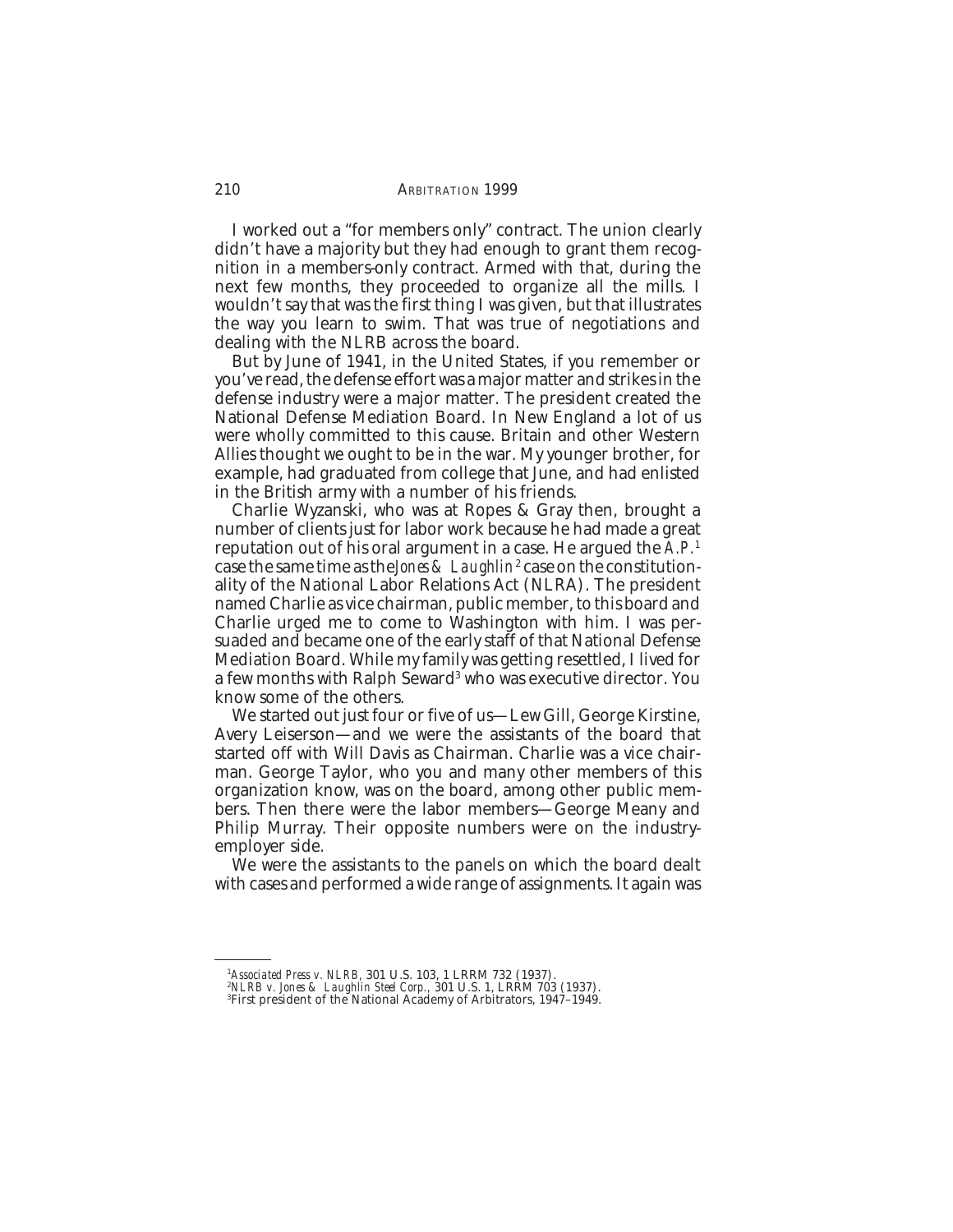an effort of learning by doing. You might be asked to try to work out stipulations of fact in disputes that were before the board. Or you might be assigned to see if you couldn't get agreement to minor issues in advance while leaving particular panels, the big ones. And sometimes it was even possible at those preliminary discussions to go out and negotiate the whole contract. The board wouldn't have to get itself involved.

#### **David E. Feller:** How long did that last?

**Archibald Cox:** That came to a somewhat dramatic crisis as so many other things came to a crisis in the same form. It was the hulking, overpowering figure of John L. Lewis and the United Mine Workers. In this particular instance the dispute was primarily between the UMW and the steel companies, the owners of the captive coal mines. The issue was the demand for the union shop.

The thing I remember best takes an effort of imagination. You've all seen or seen pictures showing the hulking, overbearing power of John L. Lewis. In contrast to that was young Carter who was a mild-mannered, slender young man and the perfect figure to plead the case against the union shop in terms of the individualist miner who didn't want to join any organization, but just wanted to go his own way. Then there was Lewis scowling at him.

The Board recommended against the union shop. I had to check my memory on that because I was rather surprised in retrospect. But it did. The labor vote was split with the AFL voting with the employers and public members and the CIO members, of course, voted for the United Mine Workers opposing the recommendation. The result was that the CIO members resigned and the National Labor Relations Board came to a standstill.

It was now October I would say, so it was about 4 months. At that point Charlie Wyzanski was made a district judge by President Roosevelt, and those of you from Boston will remember Charlie in one guise or another, by reputation if not in person. I didn't know what to do.

I was guilty of one bad misjudgment. Will Davis, the chairman, was a great figure. Younger persons whom I've come to honor and respect thought the world of him, but we didn't get off on the right foot together. So when Charlie left, I felt sort of lost, and, as you say, got another job. Charlie turned out to be my great good fortune in life. He persuaded Charlie Fahy, the solicitor general to name me as one of a staff of very select young lawyers. The office handled all Supreme Court briefs. Those with some experience also argued orally. It was a wonderful opportunity. Forgetting the war—it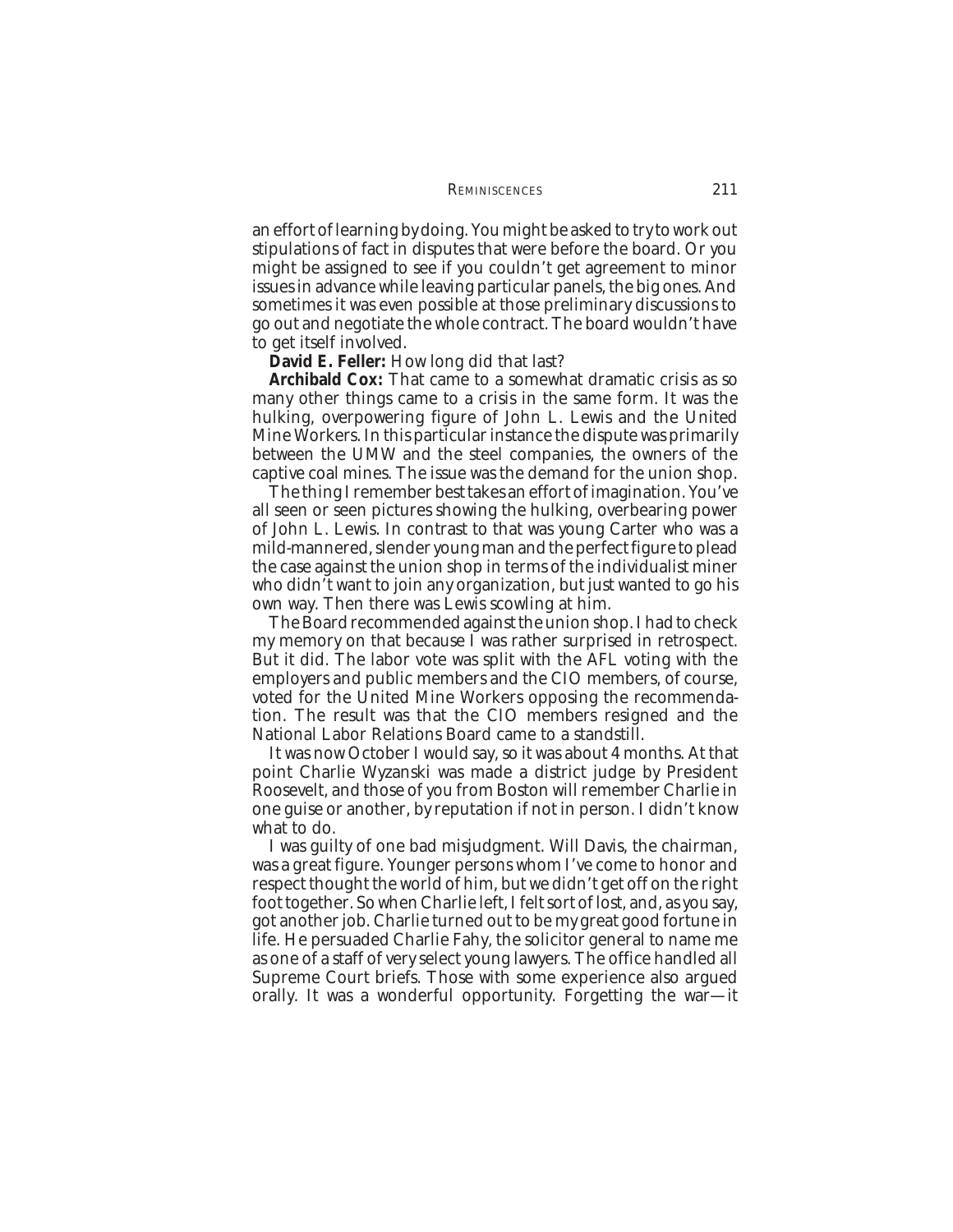wasn't Pearl Harbor yet—what better job could a young lawyer have? So I worked there for about a year and a half.

**David E. Feller:** You have to understand that the marvelous thing about the solicitor general is the slogan in that office which is that "the government wins whenever a case is rightly decided." If the government wins in a lower court but the just people in the solicitor general's office decide that the government really was wrong, that an injustice had been done, they would confess error, and the junior person in the department would go to the Supreme Court. His job was to tell the Court that the government was wrong, that the case should be reversed, and the other party would win.

**Archibald Cox:** What a wonderful first assignment for me. I was entitled to an oral argument. I'd been writing briefs for months.What could be better than to be given your first case which you couldn't lose because you were confessing you were wrong. This happened on a Friday and on the following Monday the decision came down affirmed.

**David E. Feller:** What did Charlie Fahy say to you?

**Archibald Cox:** Well, he had a very mild manner but steel underneath. He behaved gently, and the steel didn't appear on the surface. He was a man of great courage. He came into the office and sort of asked me mildly what happened. I didn't have any answer. About 6 months later I thought of a great answer that I should have said, "Oh, Mr. Fahy just think what will happen when I'm trying to win."

Happily, I did get further chances. I was there about a year and a half. During the war, Washington was the place where one shuffled from department to department. I had a brief tour in the State Department. Then Frances Perkins asked me to become associate solicitor in the Labor Department, which put me back in the labor field. While there was very little collective bargaining, most of the work was in enforcement of the Fair Labor Standards Act.4 I did a great deal of appellate argument as part of it. It did at least put me back in touch with the people interested in labor law, labor unions. I was there until 1945.

**David E. Feller:** And then what happened?

**Archibald Cox:** We went back to the Boston area in the summer of 1945. I was at Ropes & Gray. Then Austin Scott, a very senior,

<sup>4</sup> 29 U.S.C. §201 *et seq*.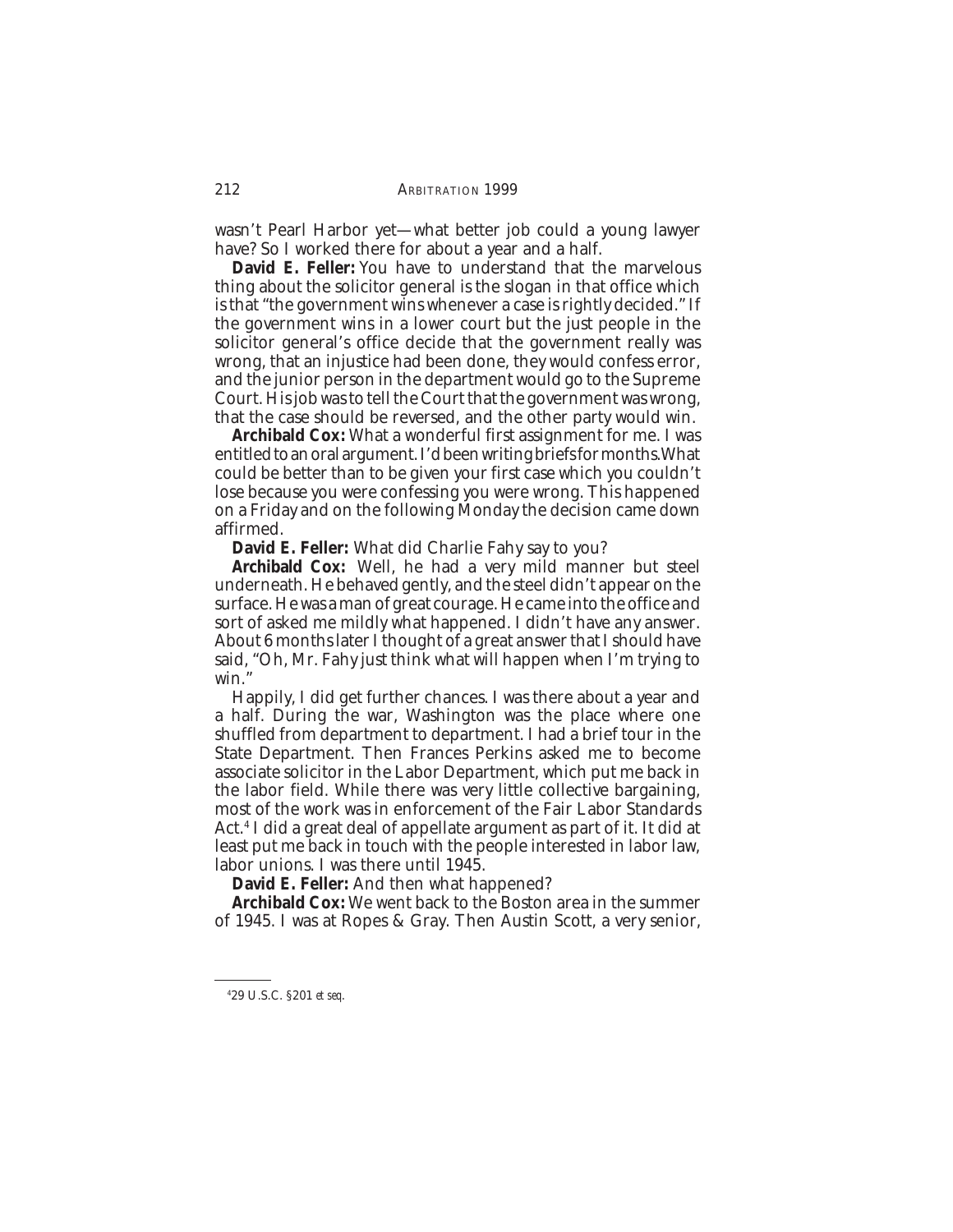distinguished, professor at the Harvard Law School, and Mrs. Scott came out to lunch one day. We'd gotten to dessert and he said, "Archie, have you ever thought about teaching."

I said quite honestly, "Why no, I've never thought about teaching. I want to be a lawyer."

He said, "You better think quick. Jim Landis (then the Dean) is going to call you tomorrow morning and ask you to become a member of the faculty."

That brought me up short. I did go out and see him, did think about it, and did decide after a good deal of back and forth that I did want to become a teacher. I think there were three dominant things. One, my wife's family had long, distinguished connections with Harvard Law School. James Barr Ames was her grandfather and those who know the history of the Harvard Law School know he was a great dean there. Second, her other grandfather was the first dean of Stanford Law School and her father had been secretary of the Harvard Law School. In those days you couldn't receive a higher compliment as a young lawyer than to be asked to join the Harvard faculty.

The third thing was I found myself a little uncomfortable representing only employers and employers' positions. In the government I'd at least been able to persuade myself I was taking a public view, deciding what was right and doing that. I didn't have the same freedom when I was representing clients who had a distinct interest or thought they did. Becoming part of the faculty, there you had complete independence, meant I'd have to write and think.

So I went out and the understanding was I would concentrate on labor law and I would be available to teach something else, which was usually torts.

**David E. Feller:** Was that the period when you put out the first really important casebook?

**Archibald Cox:** Well it was a wonderful time, Dave, teaching labor law. But it was a challenge to put together a new labor law casebook, to build a new course. All the previous labor laws books were all about the labor injunction. Maybe they printed the NLRA in the back.

**David E. Feller:** When I was at law school just before you joined the faculty, I never took labor law because they handed out a mimeographed copy of the National Labor Relations Act as the casebook and it had nothing to do with any of the labor law we now know. You put an end to that with your first casebook.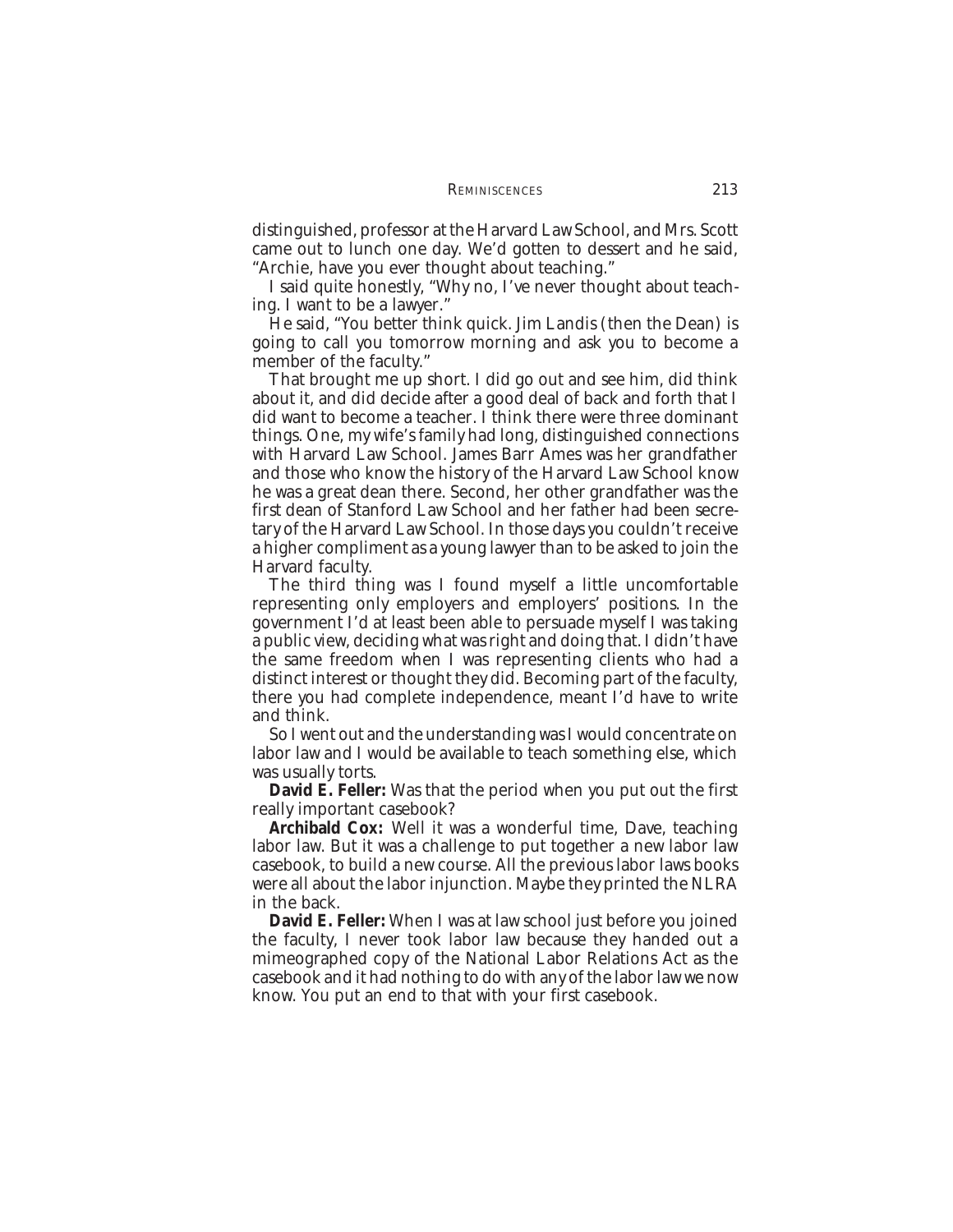**Archibald Cox:** There was that in the narrow sense but, looked at more broadly, it was a wonderful opportunity because labor law was being made in those days—in the 1940s—and nearly everybody believed this was the future. I was thinking during the first session this morning, if somebody had said that before the end of the century we would be listening to the discussion in that first program, he'd have been laughed out of town—absurd, impossible.

You might have different roles, different points of view but collective bargaining and the institutions that went with it were the heart. What one wrote, one could hope would contribute something to the growth of labor law. It was also a time when one could mix with teaching, if he worked long enough hours, quite a little bit of arbitration, and I did arbitrating of various kinds chiefly in New England or through the Northeast. I never had any permanent umpireship as such, but I got a variety of cases. I also had opportunities to advise the Massachusetts legislature, the governor, and others in ways that could be useful. A lot of the work I did was done with John T. Dunlop,<sup>5</sup> who was an enormous help to me. He really introduced me to the building trades and the distinctive personnel of the construction industry.

**David E. Feller:** And that brought you back to Washington?

**Archibald Cox:** And that more than anything else brought me back to Washington because somebody, I'm not quite sure who it was, asked John early in the Korean War period to work on preliminary efforts to set up what became the Wage Stabilization Board of the Korean War. And John asked me to come along and help him. There was a period of commuting to Washington that kept me busy.

In due course, the Wage Stabilization Board was established. It had a subsidiary, the Construction Industry Stabilization Commission, of which I was one of the public members who did a lot of work on many of John's other ventures in the construction industry. Particularly whenever the NLRB was involved, he would always get me to deal with it. The Wage Stabilization Board came to grief in the spring of 1952 over a dispute about the wage settlement in the steel industry. The board approved a wage settlement much higher than the ostensible wage stabilization guideline.

<sup>5</sup> Honorary Life Member, National Academy of Arbitrators.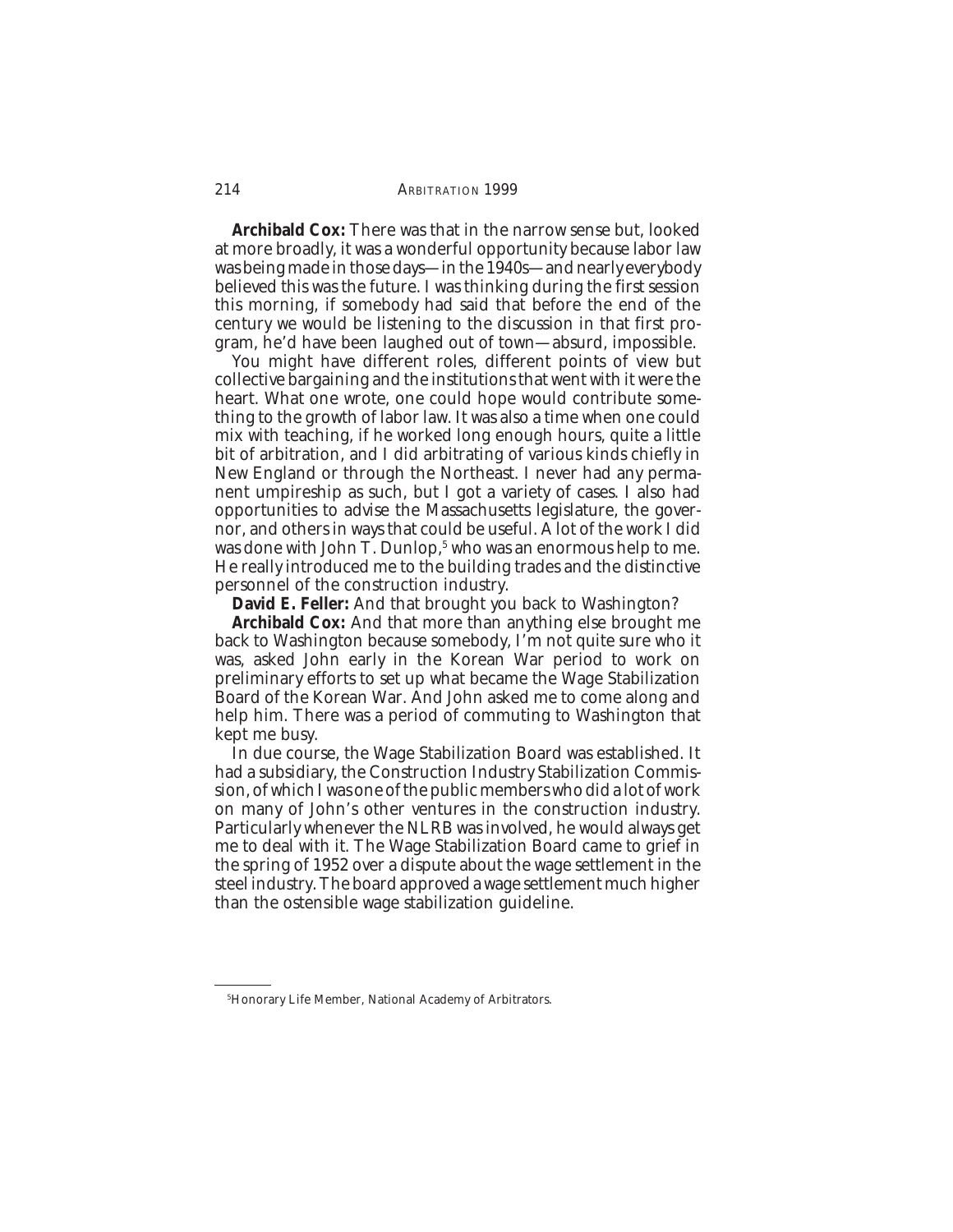#### REMINISCENCES 215

Most of you will remember reading about the Supreme Court case involving the seizure.6 It broke the ceiling and that caused a split on the board not unlike the one that had occurred earlier in the National Defense Mediation Board. I guess this time it was the industry members who pulled out and the result was a period of great agony with strikes, seizure of the steel mills by President Truman, and the Supreme Court decision that he'd exceeded his power. Eventually the settlement was put into effect and the president attempted to reconstitute the Wage Stabilization Board. He asked me to be the chairman. We came to grief pretty soon, but it's worth talking about because it was part of the background of Watergate. I'm going to try to give you a little bit of my personal life during the Watergate experience as we move along.

The first crisis we had was a case that, like the steel settlement, broke the nominal old wage stabilization guidelines. It involved North American Aviation. An arbitrator's award by David Cole7 poked up above the wage ceiling. We had agonizing sessions of the board, and particularly of the public members, and voted after a long session with the industry members disagreeing, to approve the settlement.

I was just worn out. I had never had that kind of experience. I can remember lying on my back on the sofa in my office practically shedding tears of weariness when in walked the industry members led by Malcolm Denize, telling me they were resigning. That just about broke the dam with the tears. Well, after a couple of hours pleading, pleading is the only verb, I'm said, "Look this is consistent with the new ceiling at the steel level. We will adhere to it." I persuaded them not to resign.

We rocked on for a few weeks more when the hulking figure of John L. Lewis appeared. He had negotiated a settlement with the bituminous coal operators that went way beyond anything that had been approved before. The question was what would the Wage Stabilization Board do. Well the public members, Charlie Killingsworth of the University of Michigan and Herman Lazarus from Philadelphia and I, the three of us, were clear that there was no way we could approve it and honestly pretend to maintain a wage ceiling. Harold Enarsen who worked in the White House and was in a way President Truman's man on the board, grudgingly

<sup>&</sup>lt;sup>6</sup>*See Youngstown Sheet & Tube Co. v. Sawyer*, 343 U.S. 579, 30 LRRM 2172 (1952).<br><sup>7</sup>President of the National Academy of Arbitrators, 1951 President of the National Academy of Arbitrators, 1951.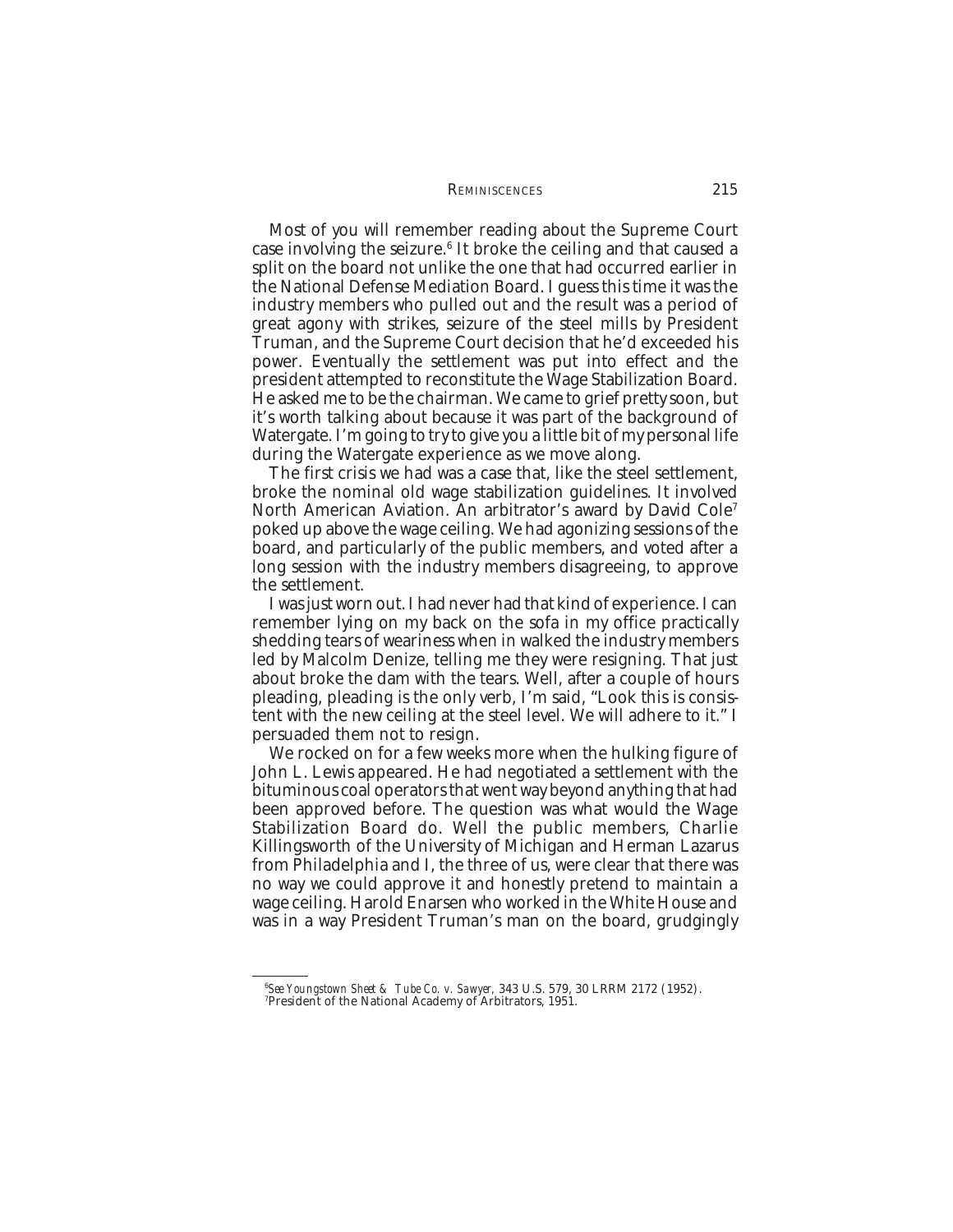went along with us. That meant, with the industry members, a vote to disapprove.

Of course, Lewis called a strike. He also was persuaded to appeal to Roger Putnam, who stood between the president and wage controls, on one hand, and price controls, on the other. Roger Putnam assured Lewis that if he would call off the strike, he would review the settlement very carefully. I think he did call off the strike and things dragged by. Charlie and I had a number of evening sessions with Putnam. Each one a dinner. We had to go to his apartment. It would be a fairly lengthy cocktail hour then we'd all go out to dinner. Then there came a night when the cocktail hour went on and on and on and Putnam kept disappearing to the kitchen to get more ice or more drinks. I said to Charlie he's trying to get up the courage to give us the bad news and yes, he came in and the answer was that he was giving up or at least so recommending to the president.

During that time, I remember so vividly now, long walks with David Cole who had become head of the mediation service. Of course, when Lewis was on strike, Cole was pleading for realism. Lewis might be acting against the law, but to try to enforce the law was unrealistic. You have to adapt to reality; face the distribution of power. He quoted the old saying that was constantly invoked during World War II, when Lewis caused trouble: "You can't mine coal with cannons." I particularly remember his quoting Winston Churchill, "A democracy must never reveal its weakness." I was both personally fond of David and an admirer of his. This weighed heavily with me but it didn't sway me at that time.

I did see President Truman about the matter. I got 15 minutes with him. I went into one of his small private offices. We were introduced and the two of us sat down. He talked about the weather without interruption for 14½ minutes and then said his time was up. He later said that Roger Putnam promised to consider the appeal very carefully if Lewis called off the strike and that was that. He didn't really have any choice. He also didn't have any choice because Eisenhower had won the election and was going to take all controls off anyway. So I did my resigning act. I still objected as a matter of principle to this giving in and went back to Harvard.

**David E. Feller:** I remember that because I was working for Arthur Goldberg8 and he said, "That damn fool Archie Cox.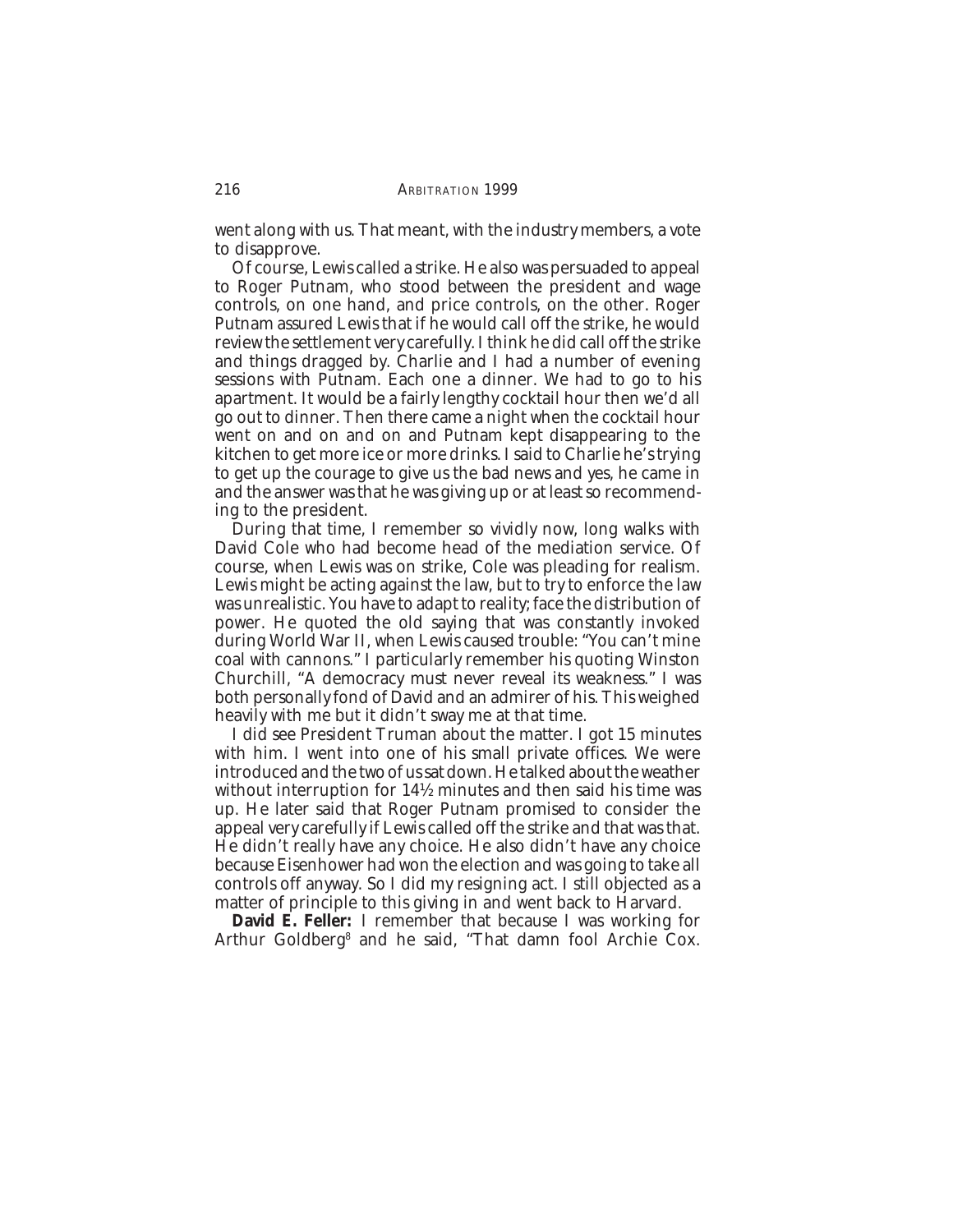There's a way he can work this out and approve this if he doesn't insist on vetoing it. It's going to be the end of wage stabilization." And of course, you did insist, and it was the end of wage stabilization. But it was going to end anyway.

**Archibald Cox:** I was going to say Eisenhower would have ended it. So I'm back at Harvard and I think my adventures into government in Washington are over. I had no objection being a professor, but then came Senator John F. Kennedy. I'd first become slightly acquainted with him when he was in Congress and I'd testified once or twice before the House Labor Committee, whatever its full name was, at his request. He had the habit even then of calling on professors at Harvard, MIT, or maybe somewhere else in the Boston area, they were the most likely ones, to advise him on the policy of things he had occasion to deal with.

In 1957 he called me and wanted me to get together a group to draw up recommendations for him in dealing with the labor problems that the Senate was going to have to deal with. The problems grew out of disclosures to a Senate committee about corruption in a number of unions, other criminal conduct, racketeering-like activities, and internal abuses, not corruption, but still abuses, in some of the labor movement.

This was the big news in a way at that time. Obviously, Congress was going to have to deal with it. The only instructions Kennedy gave were that I wasn't to get anybody who lived west of Chicago because it would interfere with our getting together, but otherwise "You choose them and you all write the ticket." Well we did get a group together. The ones I now recall most quickly were Doug Brown at MIT, Dick Lester at Princeton, Phil Taft at Brown (who was the only one who was really an expert on the internal affairs of unions), and somebody from Yale. I don't think that John Dunlop was on the committee, but he certainly was a great help to me in that connection.

After a number of meetings and other correspondence, in 1957 we drew up some recommendations to the Senator who was a key

<sup>8</sup> General Counsel, United Steelworkers of America at the time. Former U.S. Supreme Court Justice.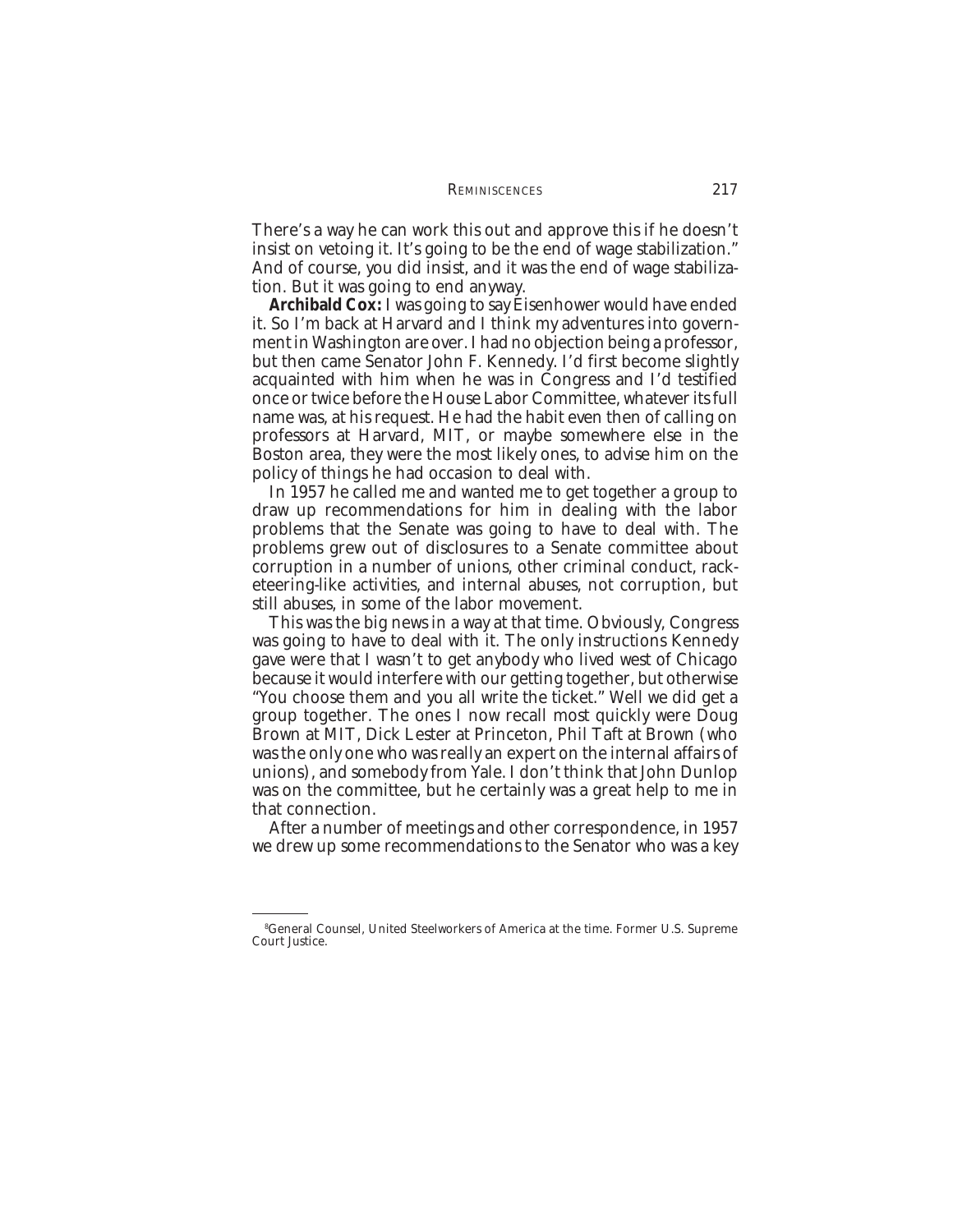member of the Senate Subcommittee on Labor of the Committee on Education and Labor. These dealt with reporting and disclosure, trusteeships or receiverships of local unions. There was a code of ethical practices. There were also some rules with respect to election of union officers. On the whole, it was rather modest regulation of the internal affairs of unions, if you're going to regulate them at all. I told Kennedy we thought this was a very reasonable bill, a set of proposals. He told me to put it in legislative form and I drew that up. Then he announced that he alone was going to present it to the labor union leaders. I sought to dissuade him. I knew what was going to happen. No, he was going to do it himself. He was going out to Hickory Hill, his brother Robert's place in McLean, Virginia, because his own house in Georgetown was smaller.

What happened, of course, was that, led by George Meany they gave him the standard treatment that some of the older labor union officers gave someone who sat down across the bargaining table as an employer for the first time without any experience.They browbeat him and scared him like anything. Well, I finally succeeded in persuading him that this really wouldn't turn out to be utterly unacceptable. By some stroke of good luck, and perhaps something more, he persuaded Senator Ives<sup>9</sup> to join with him. He was known by the labor movement as one of the more reasonable members of the Senate and the bill was drawn up, introduced, and referred to the Senate subcommittee.

They appointed a committee of lawyers to advise them: David Cole, Bill Wirtz, and Arthur Goldberg from the Steelworkers CIO, and Lou Sherman, who was there as a lawyer and was familiar with the building trades. I had floor privileges all through this. It was great, good fun. Because of my Harvard Law status, I was treated very generously by the senators and took part in the discussions in the committee almost as if I were a senator myself. Soon gradually emerged the Kennedy-Ives bill.

Provisions with a variety of subjects, known as the "sweeteners," also were put in. For example, there was a redefinition of supervisors that helped the IUE [International Union of Electrical, Radio, and Machine Workers], and a provision for dealing with the no man's land between state and federal jurisdiction, and on the whole were what labor wanted rather than what employers wanted.

<sup>9</sup> Senator Irving M. Ives, Republican from New York, served in the Senate from 1946 through 1959.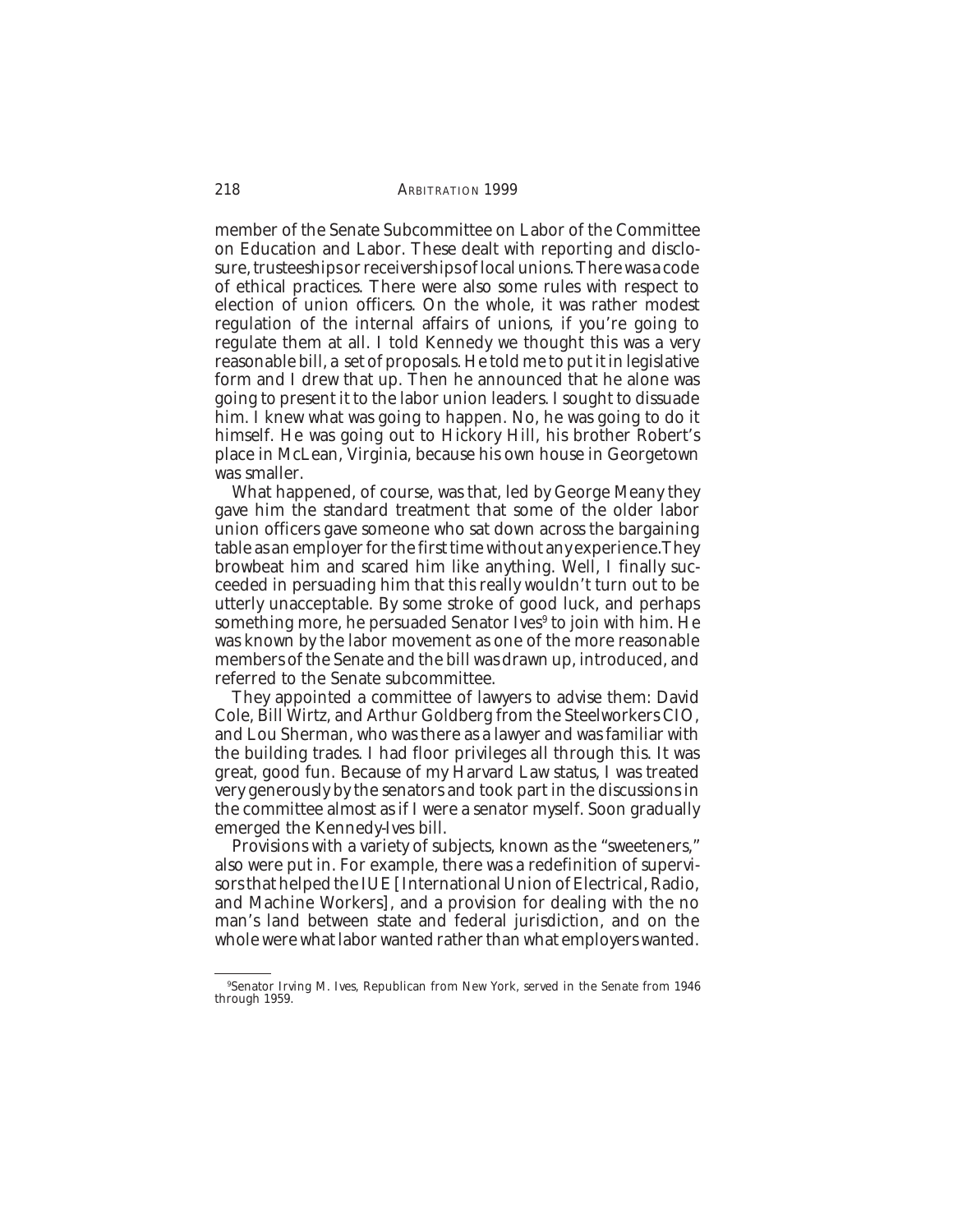There were special provisions dealing with the problems in the construction industry where under existing law the whole system of prehire contracts was illegal.

This bill pretty much sailed through the Senate. Because there was no preliminary work done in the House, it went over to the next session in 1959. On the floor, by I think one vote, the Senate added the so called McClellan Bill of Rights, which had been drawn up by a student of mine. The best way to describe it was that if you were a far-out libertarian, in that sense not necessarily an economic conservative, and writing a code of liberty for the individual in sweeping terms, you'd have written this bill of rights for union members. It went in by one vote and threw things into a tailspin. Any bill that went through that way was going to be very hostile to the labor movement. I'm not sure that any bill could go through in that form, but it would have been bad if it did. What to do? Well that produced a whole flurry of negotiations as you will remember, Dave.

**David E. Feller:** I got involved.

**Archibald Cox:** You and I, I think for the first time, began to work together.

**David E. Feller:** That's right. We had to figure out something that would satisfy the unions and we had complications with the Senate rules because a motion to recommit had been tabled. Lyndon Johnson somehow figured a way that we could get something acted on and we got Senator Kuchel.

**Archibald Cox:** We rewrote the bill of rights, we played with the sweeteners, did some other things. Then the great question was, could we get Senator Kuchel<sup>10</sup> aboard, a Republican leader. Kennedy somehow got him aboard. After that critical moment, then it went through the Senate. The House meanwhile had passed the Landrum-Griffin bill, which modified the National Labor Relations Act, as amended by the Taft-Hartley Act in ways that industry wanted.

**David E. Feller:** The sweeteners became sours.

**Archibald Cox:** The sweeteners became very sour indeed—and the Senate passed it. President Eisenhower took an extraordinarily active role in support of it, and the bill then went to conference and

<sup>10</sup>Senator Thomas Henry Kuchel, Republican from California, served in the Senate from 1953 through 1969.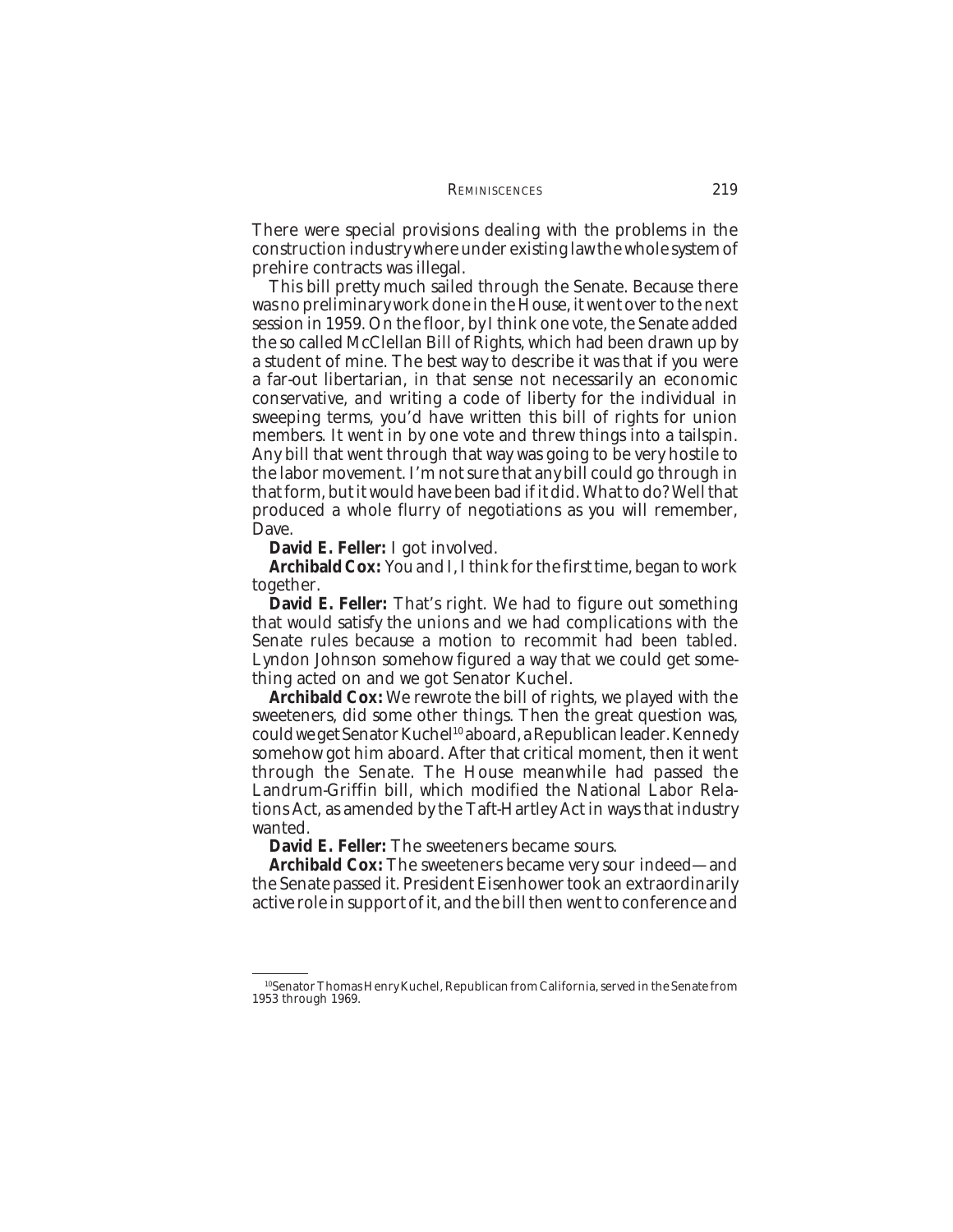there were long, long negotiations in conference. See if you can help my memory, Dave. We had many negotiations, and I have some memory of a very critical session with Arthur Goldberg and others; it was just a small group of us. I think it was on a Sunday, that we sort of were on the verge of striking a critical deal when Joe Loftus, a reporter from the *New York Times,* walked into the room. Do you remember that at all?

**David E. Feller:** No, I don't really.

**Archibald Cox:** I don't really remember it very well but there was that kind of meeting and negotiation. Gradually we worked things out with the House after a period of great antagonism when particularly the Representatives Landrum<sup>11</sup> and  $\tilde{G}$ riffin<sup>12</sup> were especially bitter against Kennedy and me. I never saw him flare up the way he did on one occasion when Landrum had attacked me as a communist. Kennedy took his head off and the session had to adjourn. But a compromise did come out. It became law and it made some improvement. It wasn't too much trouble in terms of the internal regulation.

**David E. Feller:** It was the sours that were the problem.

**Archibald Cox:** And from Kennedy's point of view, it was quite important because it was a legislative accomplishment that was a little dubious. Let me say a word about Kennedy, of my impressions of him, at that stage. You all have heard of his winning personality as a public person and his equally winning private personality. He was a very warm, loyal friend, quick to rise to one's defense. I thought and still think that he had an unusually good mind. He was a hard worker when he did go to work on something, and an awfully quick learner. He'd remember things.

**David E. Feller:** I remember the floor debates in the Senate when all these crazy amendments came up and he was handling them off-the-cuff in just absolutely marvelous fashion.

**Archibald Cox:** Yes. I think he also had a mind of some depth. I remember an occasion when one Friday night we flew from Washington to Boston together and we'd seen each other all day for several days. We were kind of talked out, so we were both

<sup>&</sup>lt;sup>11</sup>Representative Phillip Landrum, Democrat from Georgia, served in the House of Representatives from 1953 through 1977.<br><sup>12</sup>Representative Robert Griffin, Republican from Michigan, served in the House of

Representatives from 1957 until 1966 when he was appointed to the U.S. Senate.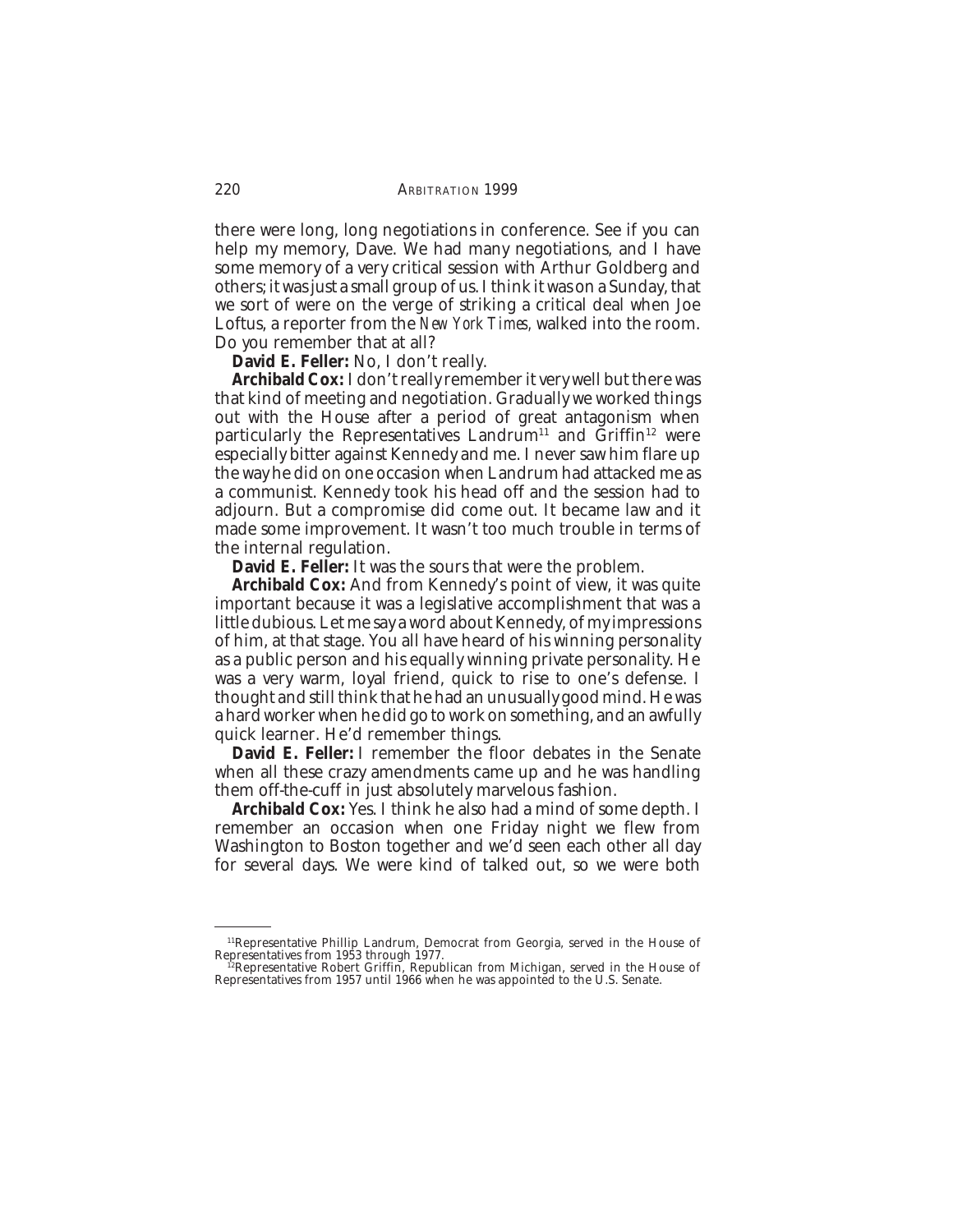reading. I looked over his shoulder, we were sitting side-by-side. The politician was reading Proust; the professor was reading Perry Mason's latest detective story. He was a man who struck me as having a genuine philosophy. That was where things came from inside him and they were very real.

Well, that led first to his asking me to head up an academic group that included people like Jerry Wiesner, at MIT, particularly in the defense area and the missile/nuclear area, Walter Rosenbith, Walt Rostow, and Robert Wood. I was commissioned to act somewhat as leader of this group, to enlarge it and spread it around the country. Then it was put on a pretty formal basis in January 1960. He really wanted people who would advise him on policy and not attempt to take politics and political reaction into account.

He won quite a number of hearts in the first session where he wanted to win all those who were glad to advise anyone and hold as a group those who were prepared to support him in his wish to be president. Somebody said he would be glad to advise him on this, that, and the other subject but he wondered if he ought to because he really didn't have much sense of the politics of it. JFK jumped all over him. He didn't want anyone to shape his views according to the politics of it. Kennedy wanted to know what they thought and he would do the shaping for the political reasons. That led in turn to the campaign.

I was asked to go to Washington and head up a small group of speech writers I would recruit. We would prepare materials in Washington. They would then be shipped out to the road for the use of Ted Sorenson and Dick Goodwin who were the candidate's speech writers. The best short description of that life was illustrated by a conversation I had during the course of that autumn with Charlie Murphy, whom you may remember from reading about the Truman White House. He was performing a similar role [speech writing] for LBJ who was running for Vice President and this one night we agreed to have lunch together. I went over to the Democratic National Committee there at the Carlton and joined him.

"Hi, Charlie."

"Hi, Archie."

"How you doing, Charlie."

 "Well, I'll tell you. I'm tired. I sat up all night last night writing a speech for Lyndon. I got it off just before the plane out to the campaign was leaving. I sat up the night before that doing the same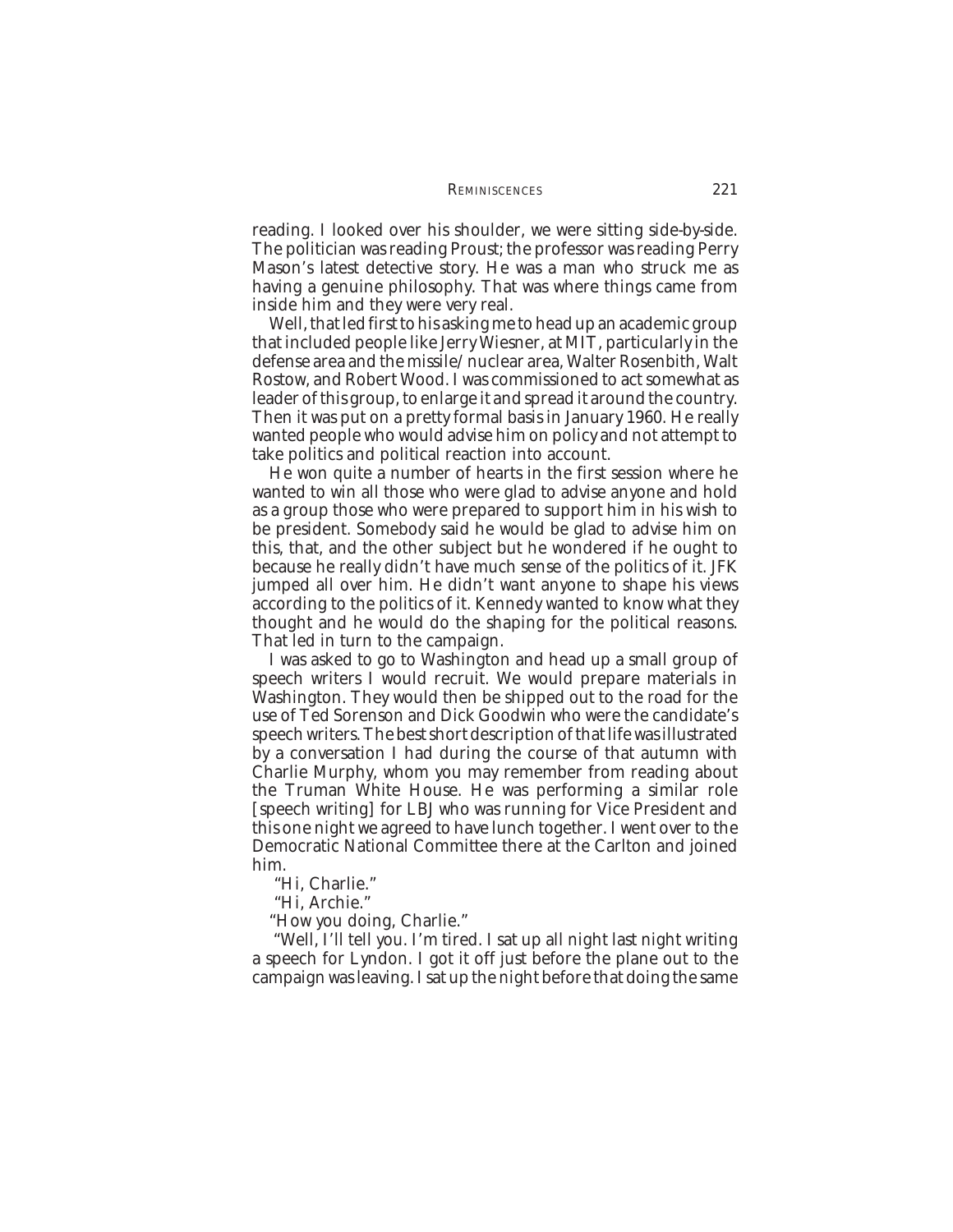thing. I sat up all night before that doing the same thing. I sit up, write the speech, and just get it on the plane."

"I forget the name of LBJ's speech writer who was with him," Charlie said and went on: "He'll get it and he'll sit up the whole next night rewriting the speech to give to Lyndon. Then he'll take it with him to the meeting. He'll read the first two lines and he'll give the same speech he gave the night before, and the night before that."

That was about the role that I felt we were playing. I had misjudged the kind of speeches that were called to write. Whenever Kennedy was to speak or did speak at a place where Franklin Roosevelt had spoken in '36, or '32, or even '40, I would look and see Roosevelt's speech at that time and there was so much more substance to them. I don't know, maybe times had changed, the press had changed, and TV had come to make a difference, and all that sort of thing. It illustrates one reason why I was pretty badly out of step.

It was not an altogether happy time from my point of view. Indeed, when, just before the election, Kennedy said goodbye and thank you, he remarked, "I hope you'll be with us for the transition." I murmured something very unenthusiastic that I'm greatly embarrassed about today. Happily, while I wasn't on board during the transition, the next time I was in touch with him was his invitation to become solicitor general. There's no better job in the world.

**David E. Feller:** And that was the beginning of—I don't want to interrupt you, but the significant case, one man-one vote<sup>13</sup>—it was really an extraordinary experience. I can tell you because I watched him at the time. Archie has this tremendous facility, well no, characteristic, that he always played it straight with the Court. They loved you; they really did. If he tried to persuade the Court his way, he won and won again and again. People said he was next to John W. Davis, the best solicitor general in history. I don't know about John W. Davis, but yours was an extraordinary performance.

**Archibald Cox:** It was a wonderful time and I had a wonderful staff. Happily in those days, it was a much, much smaller office than

<sup>13</sup>*See Baker v. Carr,* 369 U.S. 186 (1962).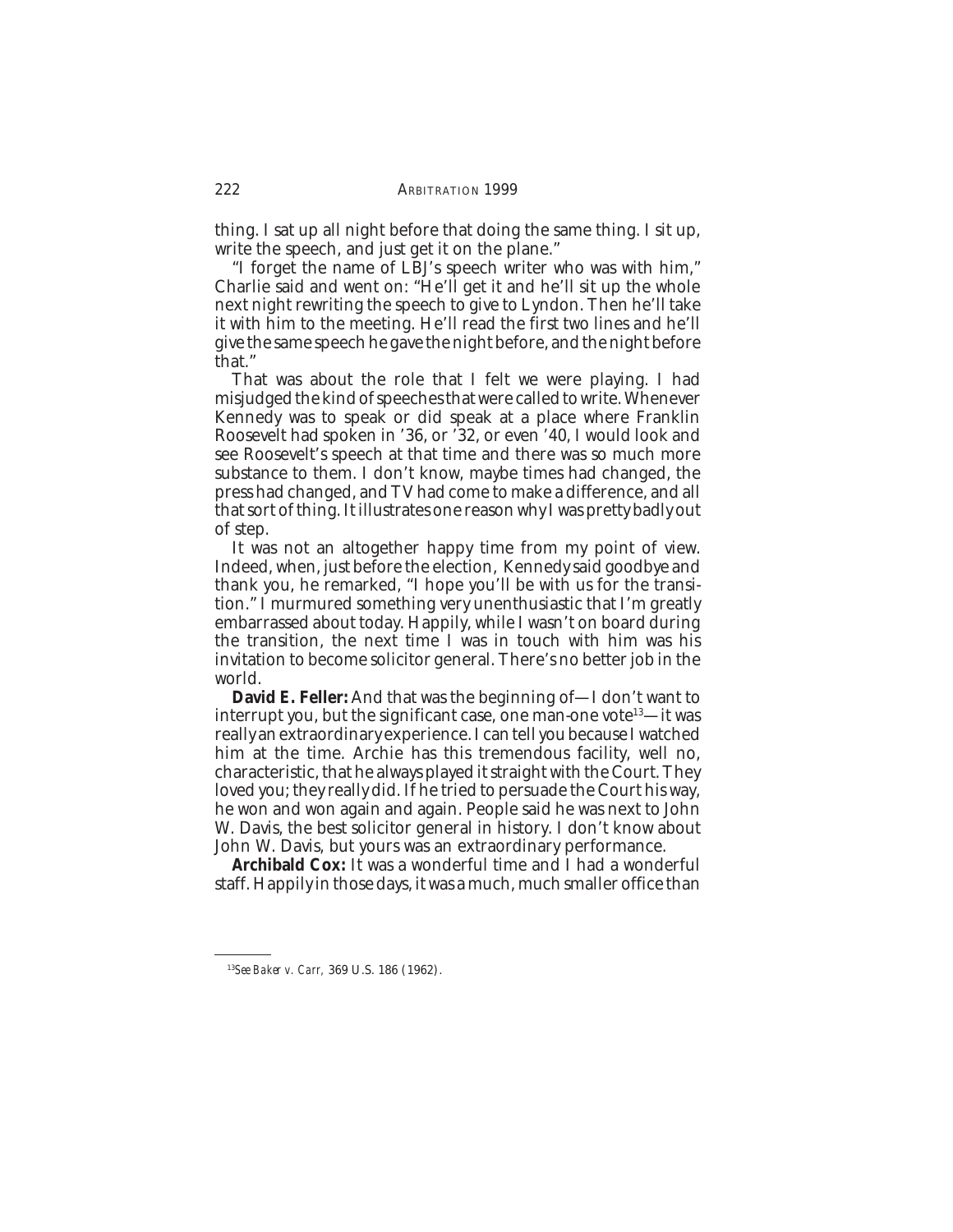it is now. It's grown from the seven or eight people we had. I think it now has closer to 30. In those days the tradition still was very strong that the solicitor general insisted on taking the position that he thought was right. He felt the obligation to treat his duties to the Court as equal to those to the president.

If his duties to the Court were really at odds with what the president wanted, then he had to be ready to step out. It was not unknown for several of my predecessors to file briefs but refuse to sign them. They would be signed by the attorney general because that's what the administration wanted. If the solicitor general didn't sign it, the Court knew why. It was like tying a tin can on the brief. Judge Soboloff had refused earlier; Biddle and others had refused. I never quite reached that point because I was close enough to advise the president that I wouldn't do it.

**David E. Feller:** It didn't get done!

**Archibald Cox:** It didn't get done and Dave's right.

The big cases were in the reapportionment field beginning with *Baker v. Carr.*14 Civil rights were the toughest cases—the so-called sit-in cases. There was considerable division in the administration. We'd all agree on what side the government would come down on—on the side of the civil rights demonstrators.

**David E. Feller:** The question was how.

**Archibald Cox:** My philosophy was, Khrushchev had it right. You'd cut off the smallest slice at a time, the smallest possible slice. The civil rights movement would just come out bang: any action by a restaurant that discriminates violates the Fourteenth Amendment. I thought that position would never sell, and I refused to take it, but that produced some tensions. Since we came down on the right side, nobody could object too much, and then the Civil Rights  $Act<sup>15</sup>$  was passed.

**David E. Feller:** Can I ask you to jump because times a wasting and I want to get to Watergate?

**Archibald Cox:** So do I, and I keep looking at my watch and we've got to do it fast.

**David E. Feller:** Let me put in a footnote. After Lyndon Johnson was elected in his own right, Archie as a matter of conscience

<sup>14</sup>*Id.* 15Civil Rights At of 1964, 42 U.S.C. §2000a *et seq*.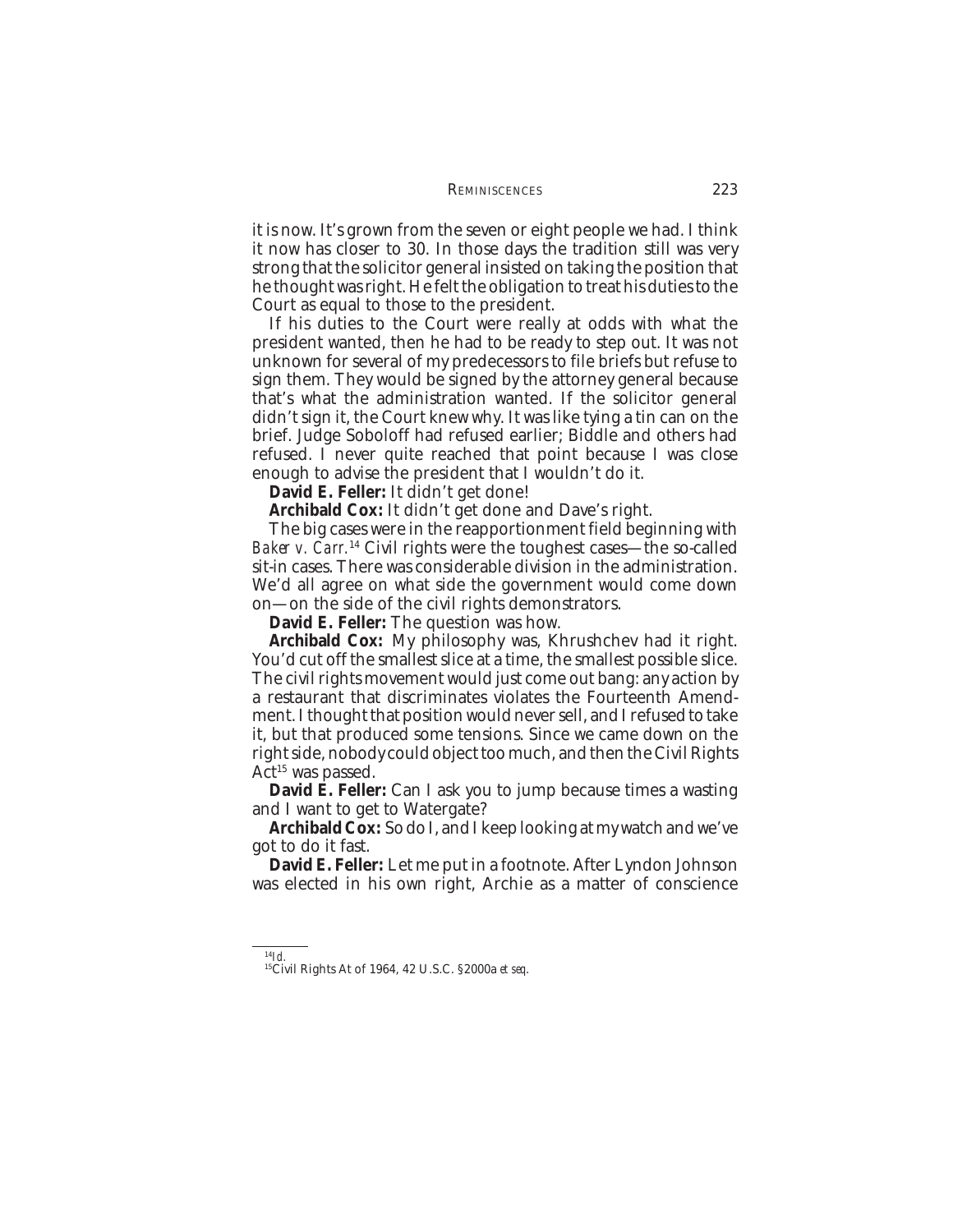decided that Lyndon Johnson ought to have the right to decide whether he should stay on as solicitor general and he offered his resignation. Now everybody advised him not to, including then Justice Goldberg. Goldberg said, "Just stay there, Johnson doesn't have the guts to remove you. Don't ask, because if you ask if you should stay the answer is going to be no. And he did ask and the answer was no! And that was the end of Archie's career as solicitor general. A very unhappy event for the United States of America, and you went back to being a professor.

**Archibald Cox:** That took me back again to my home at Harvard Law School. I thought this time for sure I would be staying as long as I was active. The stay lasted a while. There were some tough times with the student unrest at Harvard that we don't have time to talk about.

The stay lasted until spring of 1973 when I was out at Berkeley delivering a series of lectures on something or other on constitutional law. One morning the phone rang and it turned out to be Elliot Richardson. Would I be available to be the Watergate Special Prosecutor? Well, I certainly couldn't answer him right off over the phone for a variety of reasons. One of the reasons was that I had awakened the morning before and this ear I'm pointing at wasn't working; it was deaf. I hoped it was the result of the flight somehow, although I've flown out west before and had no ill consequences, but it was a puzzlement because it was totally deaf. It wasn't impaired just a little. Then there were various other reasons that I couldn't answer off-the-cuff.

I told him I was in Berkeley and I had this lecture series to finish. I didn't know at the time that I was the bottom of the barrel. Indeed, I now know, thanks to the diligence of my biographer, Ken Gormley,<sup>16</sup> that I think I was the ninth person asked.

I should say, because it's background to the whole thing, that Elliot Richardson and I, well, let's say we had many things in common. To some extent we're cut from the same cloth. He had been one of my first students at Harvard Law School. He'd been held up by the war, I hadn't. He was one of the first and one of the best I ever had. I'd come to know him pretty well as a student because Elliot was always looking to a public career and I was the member of the faculty who most recently had had government

<sup>16</sup>Gormley, Archibald Cox: Conscience of a Nation (1997).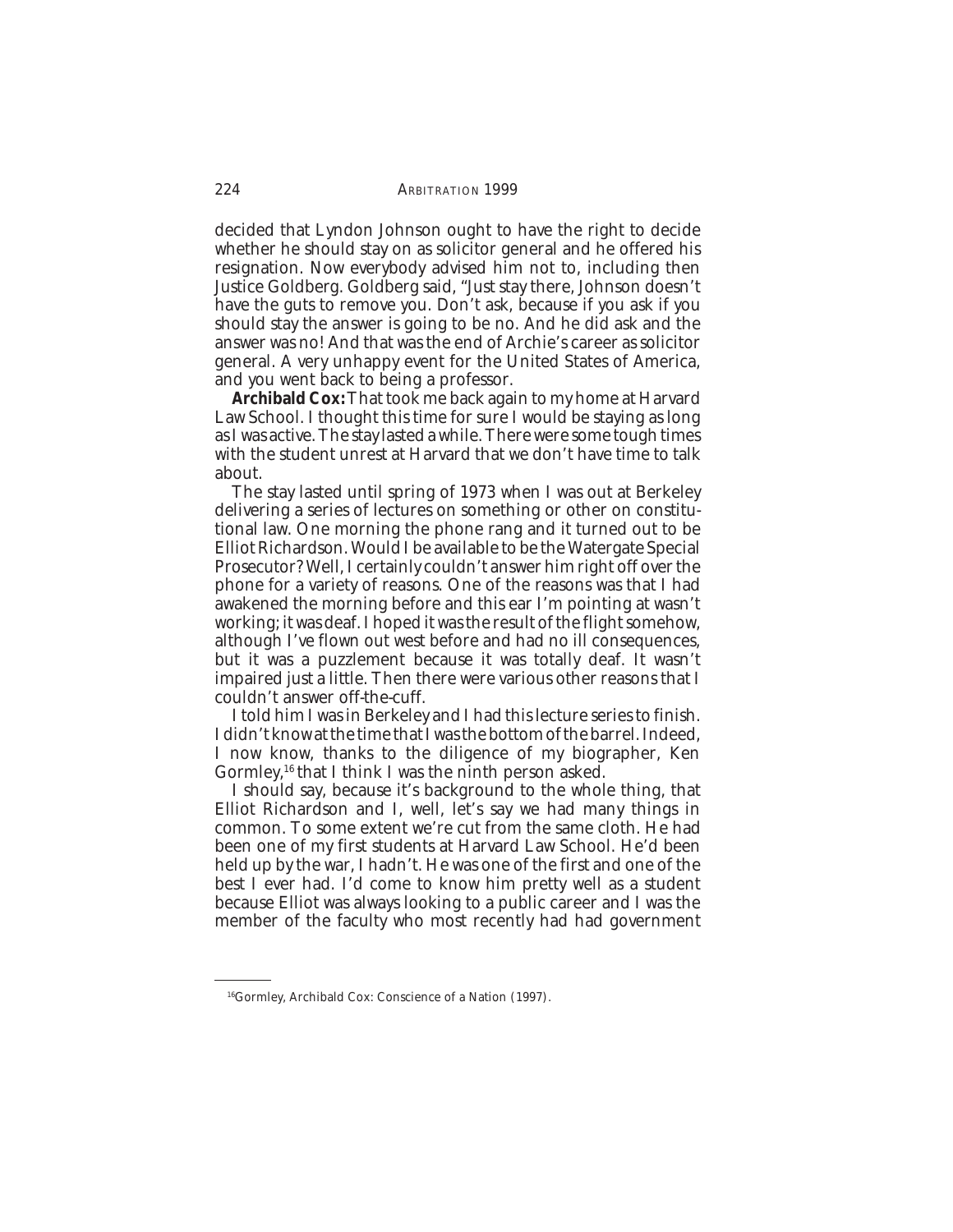### REMINISCENCES 225

jobs. This was long before I was solicitor general, but I had had the wartime jobs. I'd had some influence on him. I remember one occasion talking to him about what he should do if he wanted to go into government. In Washington I had gotten to know Harold Ickes very well. Ickes had once told me, "Well, the trouble with you, Archie, is you don't come from anywhere." My government experience had been wholly in Washington, I had never held local office at that point and I quoted this to Elliot. If you look at his career, he very carefully sought and obtained some positions by appointment and some by election. Before he ever took a post in Washington, he had become known in Massachusetts politics.

Also we overlapped. I had been Learned Hand's law clerk, he was also a Learned Hand law clerk. I worked at Ropes & Gray and he had worked at Ropes & Gray. We hadn't seen a great deal of each other, but we more or less kept up. So I said, "Maybe, I'm certainly not saying no."

During the next 2 or 3 days in between my lectures, I negotiated with him. I did get two things changed in his proposed instructions to any special prosecutor. One broadened the special prosecutor's authority. It had been confined pretty tightly to the Watergate burglary—the responsibility for it or for authorizing it and the cover-up of the Watergate burglary and any responsibility, particularly, of course, any responsibility by President Nixon. I didn't want to get caught up with a lot of stuff about whether this is within or not within your jurisdiction. I got him to loosen it way up so that it included practically any offense by anyone high in the White House, including the president, committed during Nixon's term or in conjunction with the 1972 election. That was one.

The other was that I must have no duty to report to him knowledge that I'd acquired or things that I proposed, which I didn't want to report. To be really independent you ought to be free of the duty to keep your boss informed, and he agreed to both those. I went back and was told by the ear doctor that the ear would handicap me as much as I thought it would handicap me. I told him that I had gotten along a week maybe 10 days with only one ear and I guessed I could do it. He replied that he wouldn't tell the attorney general anything about it. I said: "That would be a great way to start the Watergate investigation, not telling him about it. I'm telling him you told me not to tell him anything about it!"

I want to skip pretty much to the final. . . . Wait! When are we supposed to quit?

**David E. Fe11er:** Whenever you want to quit.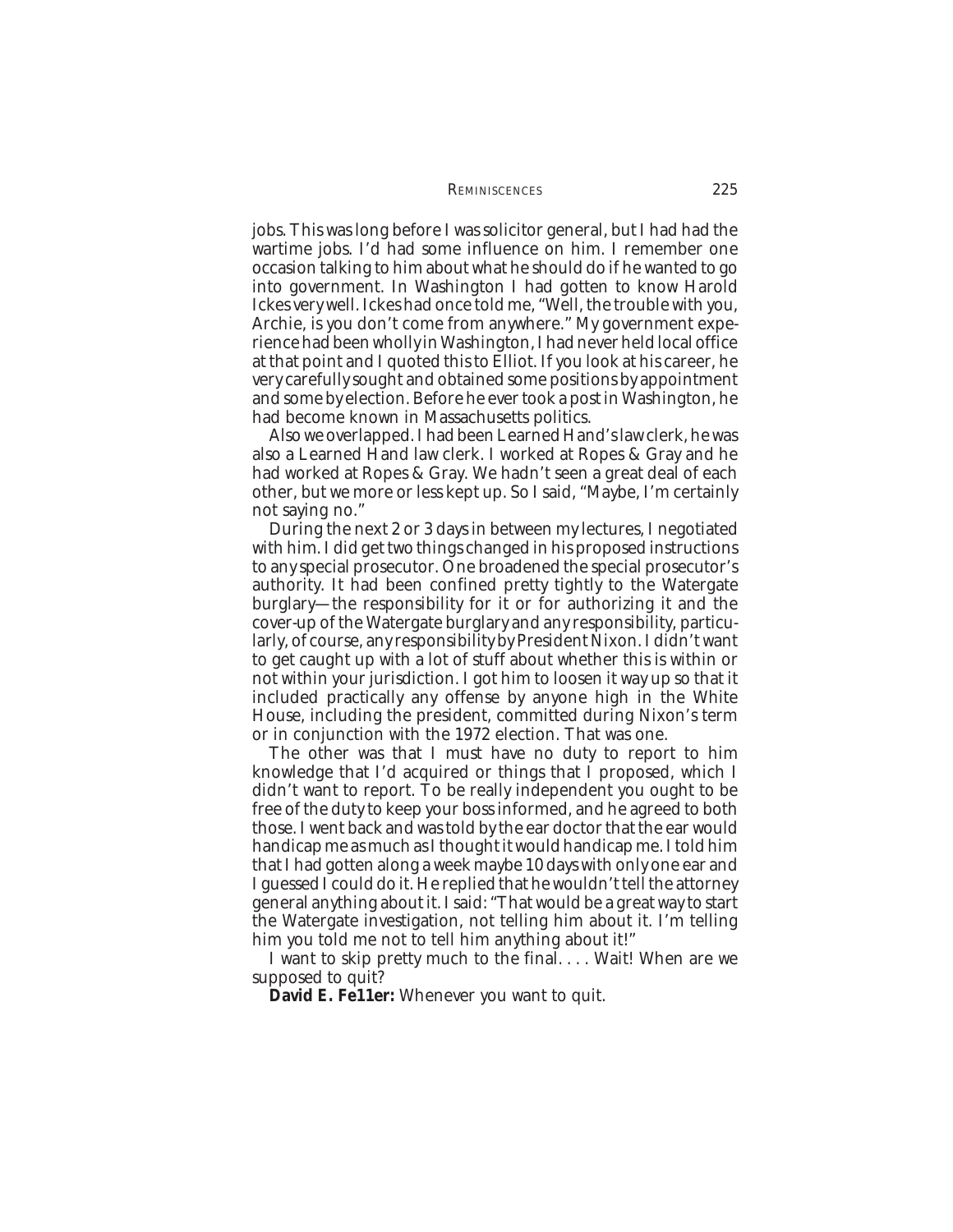**Archibald Cox:** Well, no, it's whenever the audience wants me to quit. [Lots of applause!] Well, I'll go on awhile. I thought you'd be interested in the last week. During the summer, the grab bag of wrongdoing became bigger. We learned more and more about the various wrongs, besides the Watergate burglary problem, the authorization, and the cover-up.

The tensions between the special prosecutor's office and the White House grew. Every now and then Elliot would call me up and summon me over and relay to me President Nixon's complaints. I would tell him, "I'll look into it"; sometimes I wasn't doing it at all. Several times I was doing it and I thought it was right. It was always understood in those conversations that he was the president's attorney general and had a certain responsibility to pass along the president's complaints. Although Elliot never said it, I understood that he was also saying "Make up your own mind about this," and I proceeded to do it.

During the summer, we were litigating the critical issue that might resolve the question of President Nixon's responsibility for the Watergate break-in or the cover-up—the effort to bribe various people connected with the break-in afterwards and hide the responsibility. On that, there was John Dean's testimony, if you believed it, that Richard Nixon was guilty of responsibility both for the authorization of the break-in and for the cover-up. But John Dean didn't strike me as the most credible character in the world. He'd been at the heart of all these doings himself as the president's counsel. Then he had turned around and gone over to the other side. He disclosed everything only when he was caught. Dean struck me as a person who might very well change his story in an effort to come out on the winning side, whether it was true or not. So I didn't think his testimony alone was very convincing.

The disclosure of the existence of the tapes, if we could get the tapes, showed a way of getting to the bottom of the truth. I think we subpoenaed eight carefully identified tapes. But it was far from clear whether the law permitted service of process on a president. It was also far from clear whether there was an executive privilege to hold such things confidential and whether the president could assert the privilege without any judicial scrutiny.

So we litigated that all summer. Meanwhile the tension grew and grew. The tension from world affairs was getting greater all the time. One day in October, the Middle East broke out in war. In October, some of you will remember, Vice President Agnew pleaded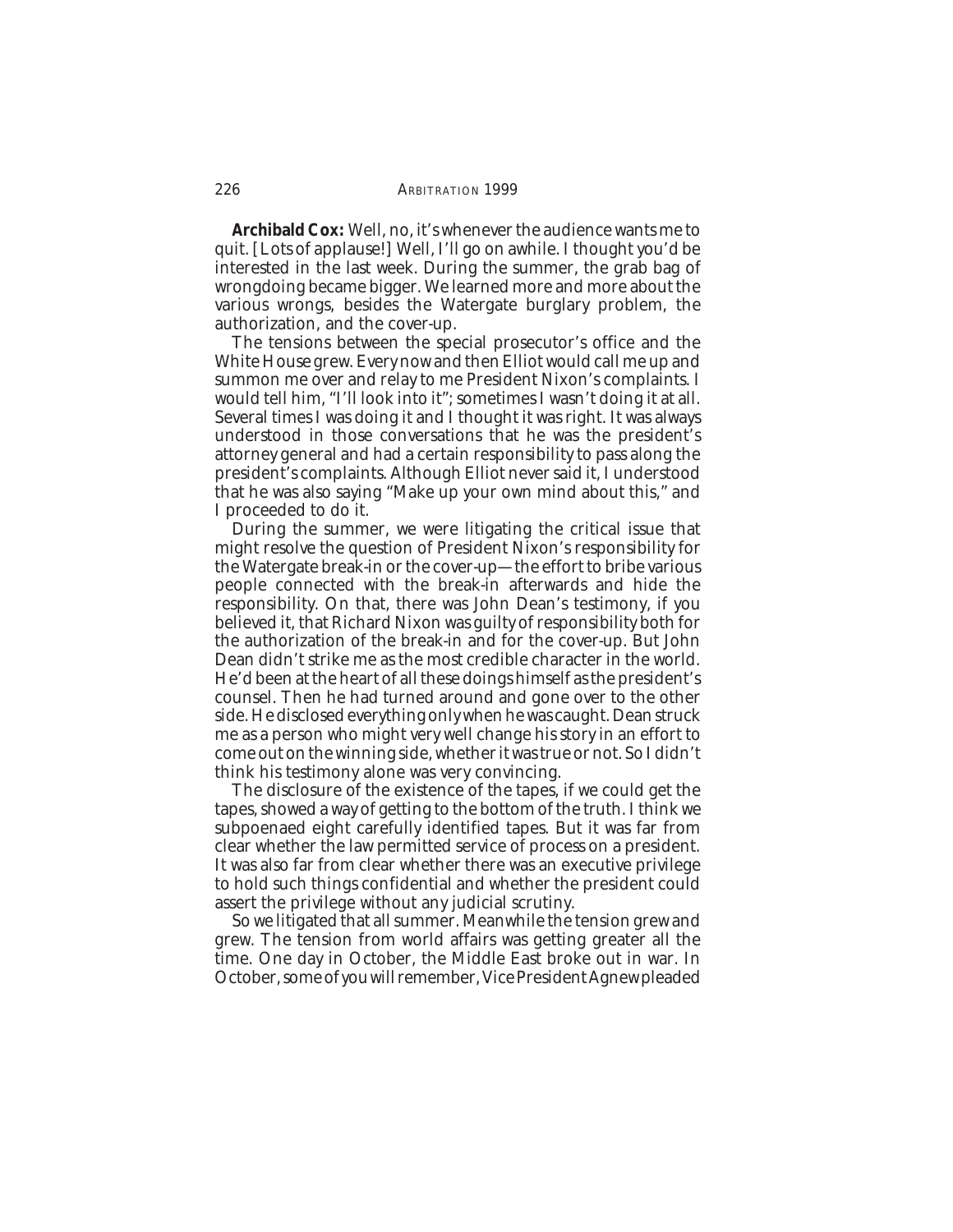guilty to charges of accepting kickbacks while governor of Maryland. Agnew was forced to resign.

The complaints from the White House of the special prosecutor's conduct increased in number, and the rumors increased that I was going to be fired. I recall one conversation with Elliot Richardson in which there was reference to these rumors. I said, "Elliot, you realize that only you can dismiss me. The president doesn't have any power to dismiss me." I was mindful of Andrew Jackson and the effort to get a Secretary of Treasury who would withdraw the federal deposits from the Bank of the United States. President Jackson had to run through several secretaries of the treasury before he found one willing, but the key order had to be made by the secretary. I reminded Elliot of this and he said somewhat sadly, "Yes, that's what the Office of Legal Counsel tells me."

So it became clear that there was some basis for the rumors, but still nothing happened. Then in late September, the Circuit Court of Appeals for the District of Columbia, to which Judge Sirica's decision had been appealed, handed down an order giving us 10 days to reach a negotiated settlement—us being the special prosecutor and President Nixon.

After some preliminary talks, I did make a proposal of submitting the tapes not to Judge Sirica, but to a separate three-man board with authority to listen to them. The board would separate things out that were by no stretch relevant to Watergate and turn over the rest. It was abruptly rejected by the president.

Finally, on a Friday, the Circuit Court of Appeals handed down a decision altogether favorable to the special prosecutor. The order said that the president must produce the eight tapes, but stayed the order for a week to give him a chance to seek Supreme Court review. This is a Friday. Saturday goes by—no word from the White House. Sunday goes by—no word from the White House. The tension is mounting. Is he fixing to disobey the order? But if he is, what the devil should I do? It wasn't clear. You could report it to the Court as we'd discussed it in planning meetings, or else he reports to Court he's not obeying. What do you do then?

If it was anybody else, you'd seek contempt. After the adjudication of contempt, if nothing happens you seek some kind of coercive fine. Should we do that? I thought to turn this into a fight over money was to cheapen the whole thing. I was very skeptical of that and also doubted what good that would do. When we discussed this in staff meetings, somebody said, "We'll assemble a group of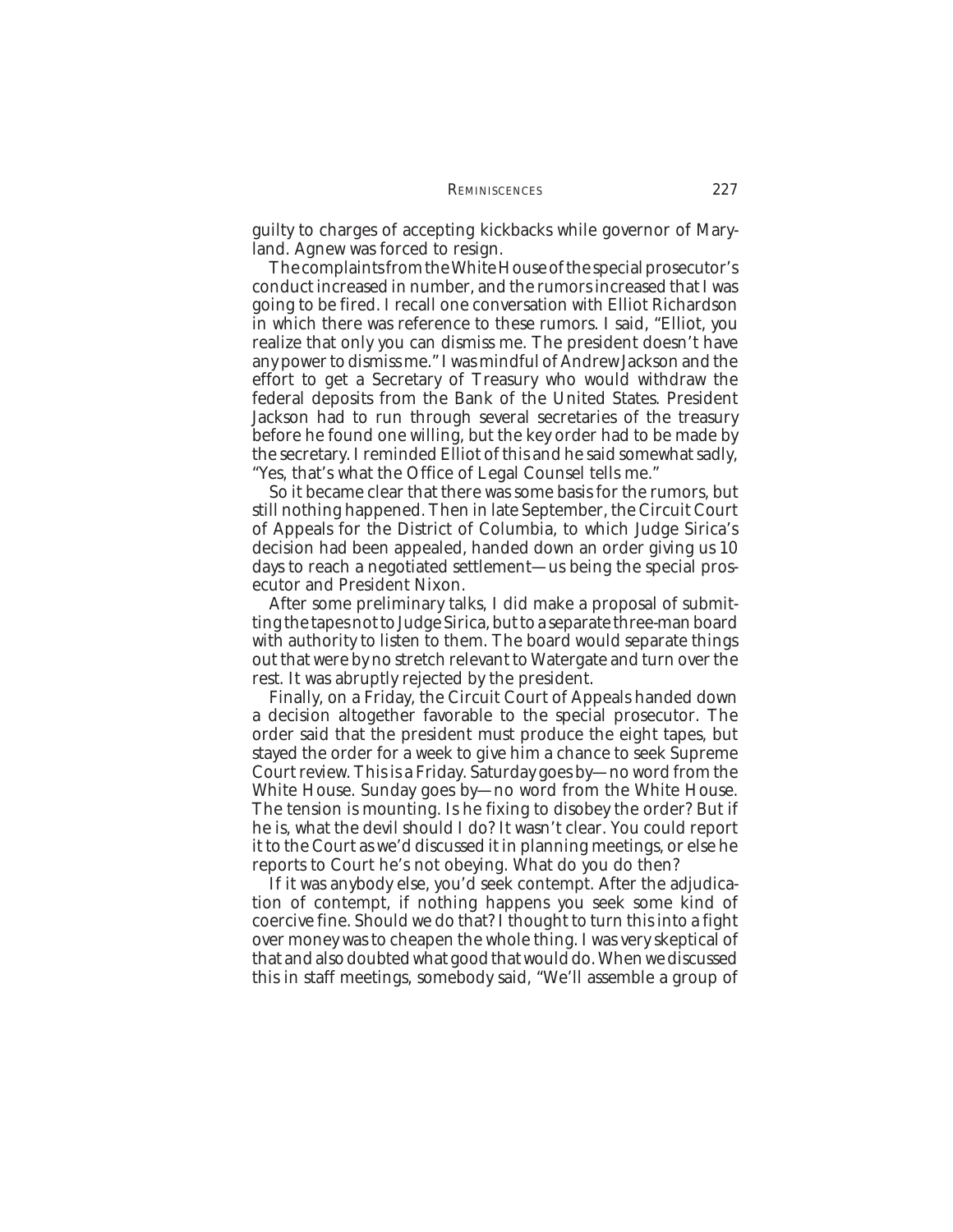U.S. Marshals and send them to the White House to take the tapes."

 "We'll be met by the White House guards," somebody else said. Then another voice said, "It won't be the guards, it'll be the Marines."

Then the third voice said, "Yes, and they'll be in those fancy dress uniforms Nixon designed for state occasions." At that point, visions of Gilbert and Sullivan began to go through my mind, but it didn't provide an answer. If you looked at history, it wasn't very encouraging. In *Marbury v. Madison,*17 the Supreme Court uttered a lot of brave words, but it refused to issue the writ of mandamus directed to Madison because it knew damn well that if he disobeyed the decision the Court couldn't do anything about it.

Look at Jackson's tenure. The Court made an order that the state of Georgia disobeyed in the case involving Indian tribes.18 People went to the president and talked about enforcement of the order. Jackson's reply, according to repute (others say it's false) comes down as, "Well, John Marshall has made his order, let him enforce it." In due course, Jackson saw that it was enforced because by that time South Carolina had tried to nullify a tariff.

One of Lincoln's generals had, under Lincoln's instructions, disobeyed a writ of habeas corpus issued by the chief justice at the start of the Civil War.

Franklin Roosevelt had drawn up a whole fireside chat explaining why he disobeyed the adverse Supreme Court order that was not what he expected in the gold standard case. However, he didn't have to deliver it because the Court decided in the government's favor.<sup>19</sup>

With all this history, was this a case such as Dave mentioned about "Democracy must never expose its weakness." I kept reminding myself, well, I'd been unrealistic back in the Wage Stabilization Board days, should I be unrealistic again?

You remember the old story about the little boy who destroyed the power of the emperor when the crowd was worshiping the emperor and his marvelous raiment when he said to his mother, "But Mommy, he's got no clothes." Was I then to disclose that about the law? The principle that even the highest executive must be subject to the law is supremely important. That's what our demo-

<sup>175</sup> U.S. 137 (1803).

<sup>18</sup>*Worcester v. Georgia*, 31 U.S. 515 (1832).<br><sup>18</sup>Worcester v. *Georgia*, 31 U.S. 515 (1832).<br><sup>19</sup>Norman v. B&O Railroad, 294 U.S. 240 (1935); Nortz v. United States, 294 U.S. 317 (1937); Perry v. United States, 294 U.S. 330 (1935).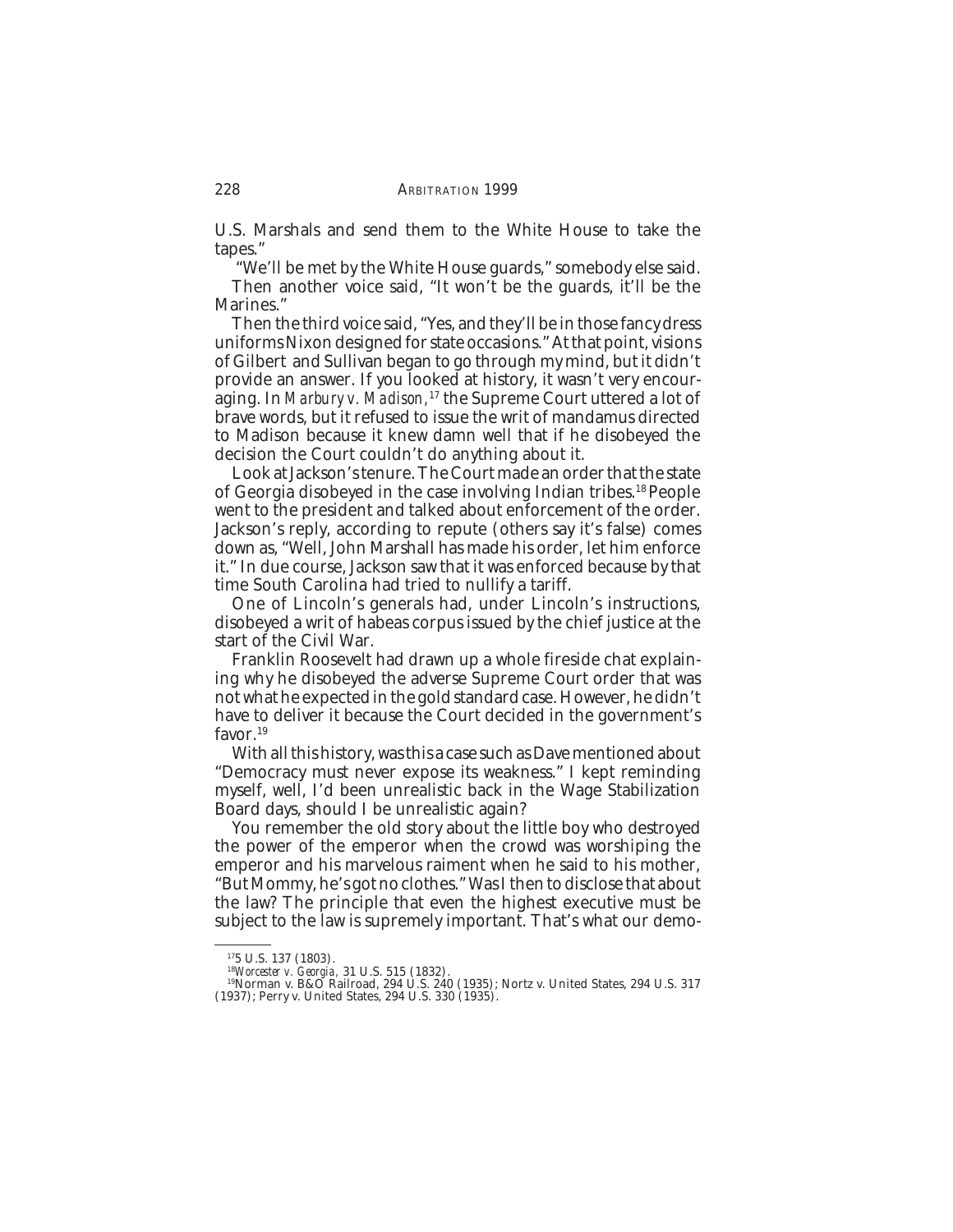cratic system and individual rights are based on. We would have to risk exposing the hollowness of the whole thing if we were forced to confrontation.

I wish I could convey my feeling that Sunday and Monday. Still nothing happens, no word from the White House. Late Monday afternoon, I get a call from Elliot Richardson, "Come over, we've got to find a solution to this."

We negotiated while he changed into clothes for a formal dinner at the White House, the first one he'd been invited to although he'd been in the government at various positions throughout Nixon's administration. Then we negotiated again on Tuesday. He would propose to me that I would be given what was called a transcript from the tapes but it would be paraphrased to cover up the president's language to avoid embarrassing him. It would be excised of anything that was irrelevant or anything that national security required be kept silent. Its accuracy would be vouched for by Senator John Stennis from Mississippi, who would be given access to the tapes to this extent. The president's lawyer would prepare this so-called transcript. Senator Stennis with the so-called transcript in hand would be able to listen to the tapes just once no more—and decide whether the transcript prepared by the president's lawyer was accurate.

We talked at length, but I said I couldn't go for that. For one thing, while I trusted Senator Stennis' honesty and integrity, I had strong doubts about his listening once. He was recovering from gunshot wounds and he was still weak.<sup>20</sup> While his integrity was worshiped in the Senate, and rightly so, there was that disadvantage. Furthermore, he'd be working from a transcript prepared by the president's lawyer who had a very close relationship with Senator Stennis. Stennis was an admirer of Nixon. There was a further objection that it wouldn't be admissible as evidence and that there was no provision for future cases.

So about Wednesday, Elliot reduced his proposal to writing and I reduced a counterproposal to writing built upon giving it to three people who would be named referees by the court, or some appropriate court title. In that capacity, they would do this work of preparing a transcript, doing what was necessary to enhance the parts, and listening to them as many times as was necessary. I suggested various names of Republicans I was willing to trust like

<sup>20</sup>Senator Stennis had been shot in a robbery attempt in Washington, D.C., in 1973.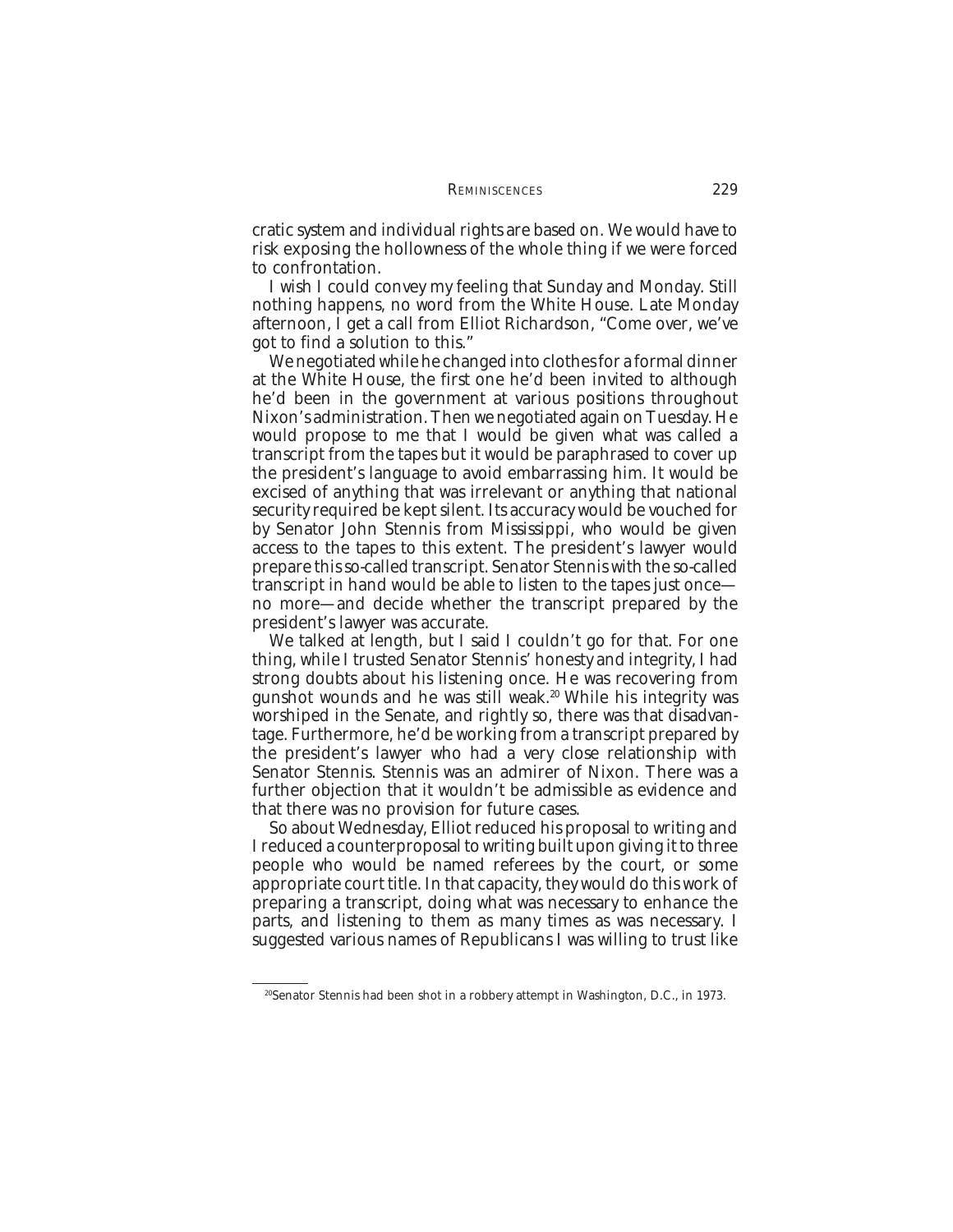John Sherman Cooper, the former Senator from Kentucky and a predecessor as solicitor general. I thought this would be admissible in evidence if they were court officers. Elliot said no and time clicked on by.

It's now Thursday night and we are still in disagreement but still no word from the White House. What in the hell was going to happen? That night I went to my brother's for dinner and cocktails with his family. We had just sat down after a very long cocktail hour. The telephone rang; it was my chief deputy, Henry Ruth. He said that the White House is desperately trying to get ahold of me and that I was to call Marshall Wright. I said, "Who's Marshall Wright?"

He had no idea, I had no idea. But I called the White House operator and learned they didn't have any Marshall Wright listed. I didn't think there was any such title in our military, although of course it's a common title abroad. It turned out that Marshall Wright was Charles Wright who was President Nixon's lawyer on constitutional questions. He had argued the case against me before Judge Sirica and in the court of appeals. I got him on the phone. Charlie had called in a last effort to persuade me that the proposal which he acknowledged came from the president was very sensible and reasonable. Charlie proceeded to demonstrate this by abruptly rejecting every suggestion I made. It was take it or leave it as Elliot had given it to me. Charlie Wright added the further condition that I must agree that I would make no effort to get judicial process to get any further evidence, take it or leave it.

I don't know if I can make it real to you, but here I am sitting inside a vestibule where my brother's phone was. All the chairs had been taken into the dining room for dinner and I'm sitting on the floor. Two of his children, little girls age 5 and 7, one of them standing behind me trying to hear the phone, the other one crawling in my lap.

"Let me hear, Uncle Archie."

"Is that the president speaking, Uncle Archie?"

This was a long way from my image of the way adult, critical decisions that may lead to a national crisis are made. I told Charlie, "It won't do, but we shouldn't make the last word under these circumstances." I suggested he put it in writing and I'll give you a written answer.

Friday morning, we hurriedly reduced to writing for the benefit of history what we had said that night. It was there, but the words were carefully chosen by both of us. Now it's Friday and time is ticking by. Nothing happened. No word from the White House.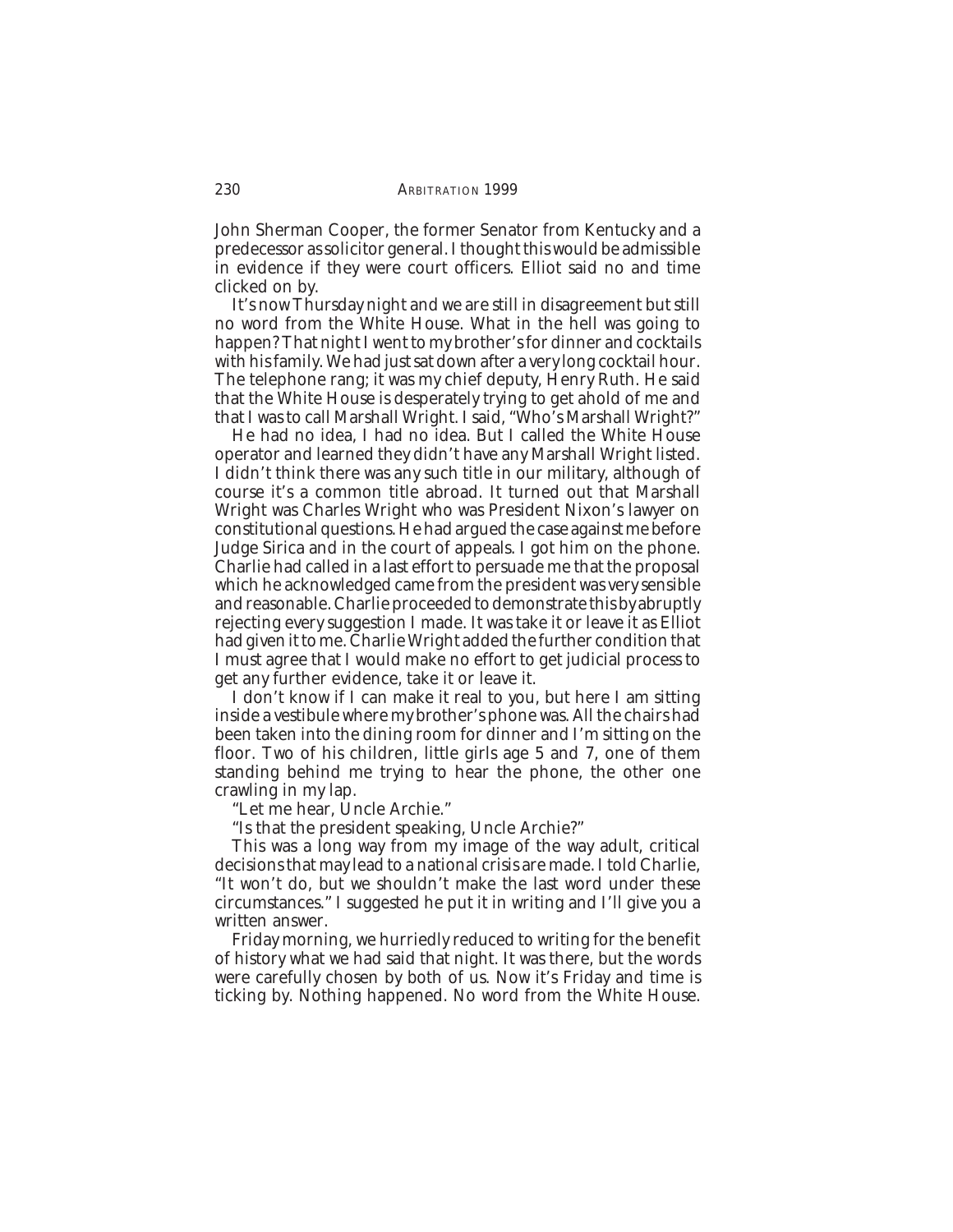What the devil do you do? Must I provoke a confrontation? What if I do and lose? Won't I do more harm than good? Again, democracy must never expose its weakness. On the other hand, I could not turn tail and run and surrender the vital proposition that even the highest title is subject to law.

After consultation with my staff, I sent everybody home. I just figured that out of sheer nervousness if we waited, we'd do something wrong. So, it's better to get away from it. When I got home the phone was ringing and it was Elliot Richardson. "I want to read you the letter I just received from the President. I read it to you for your information as a letter that I've received." He's very emphatic about that. The reason was it told Elliot that he was to announce the so-called Stennis compromise and that he was to dismiss me—fire me—and he was emphasizing that he wasn't acting on it, he just wanted me to know he had it.

Elliot said, "I'm going to get back in touch with the White House and we'll have another go round with this in the morning."

I hurried down to the office and called Jim Doyle, my public relations man, who was also by that point a very good friend with whom I'd become very intimate and whom I relied upon to see what was going to happen. It's almost the deadline for the morning papers, but he called the *Los Angeles Times* figuring that if they were publishing anything late they would put it in the *Los Angeles Times.* The West Coast would get printed that night.

Yes, the White House had made an announcement. It announced the so-called Stennis compromise. It was pretty much the offer that Elliot had made to me except there was added to it now, and never any part of Elliot's offer, an instruction that I must never resort to judicial process again. It also added the awful announcement that the Senate, the chair of the Senate committee, and the vice chair—Ervin<sup>21</sup> and Baker<sup>22</sup>—had both approved the so-called Stennis compromise.

So there was about 5 minutes to try and give something to the press in answer to this—even in the few lines available, to indicate that the Stennis proposal wasn't a fair compromise at all, that it wouldn't produce admissible evidence, and that I would hold a

<sup>21</sup>Senator Samuel Ervin, Democrat from North Carolina.

<sup>&</sup>lt;sup>22</sup>Senator Howard Baker, Republican from Tennessee.